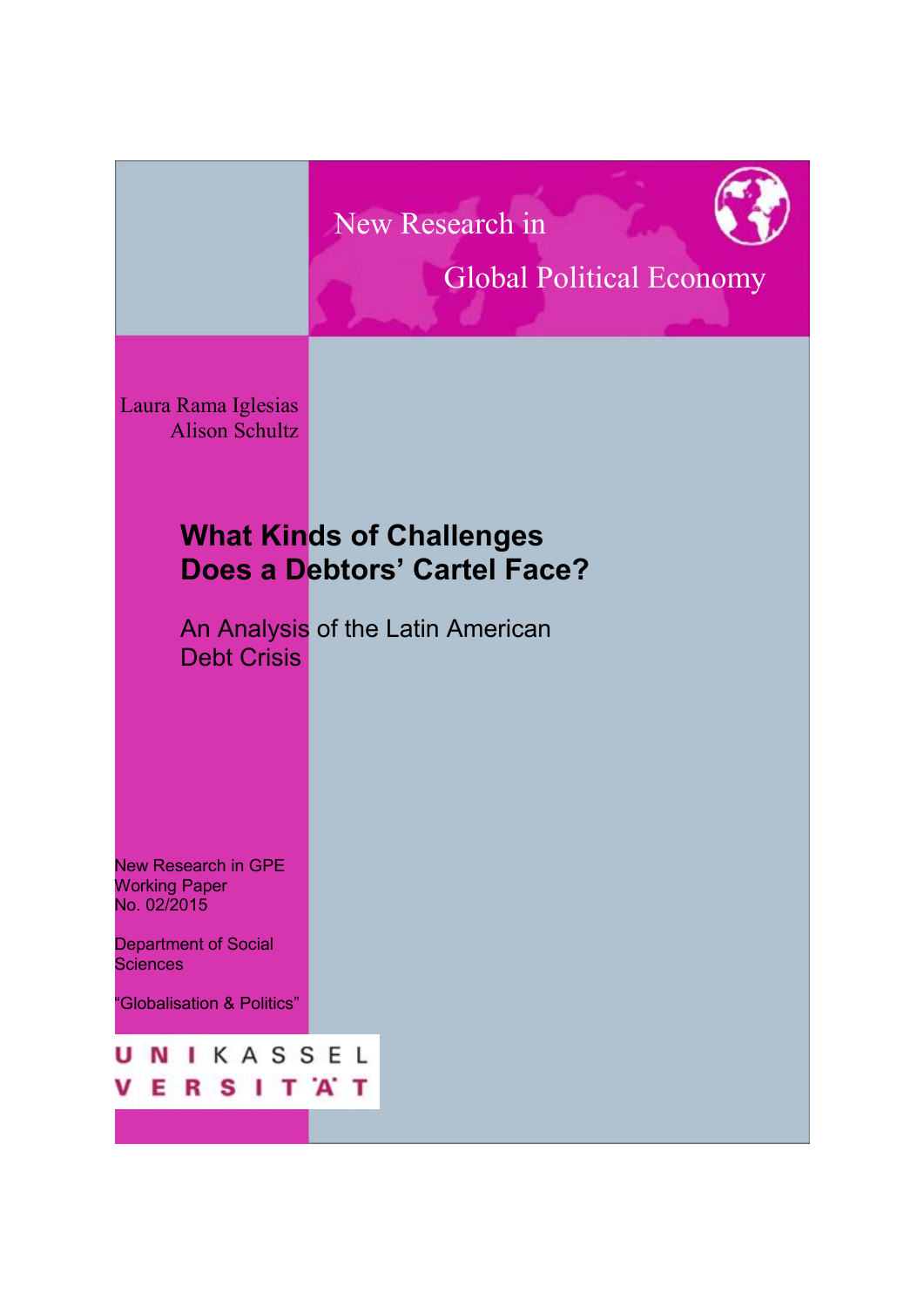### **About New Research in GPE**

Contributions to this working paper series chiefly embody the work of the Global Political Economy masters program of the University of Kassel. It mirrors the broad spectrum of theoretical approaches and empirical topics which are the trade mark of the fast expanding field of the Global Political Economy. This series represents exemplary work from graduate level seminars, individual research projects within the department, and consolidated versions of the top masters theses produced by the department. Papers are released on an irregular basis and paper copies can be ordered upon request.

urn:nbn:de:hebis:34-2015091449024

Authors:

Laura Rama Iglesias: laura.rama92@hotmail.com Alison Schultz: alisonschultz@posteo.de

Editors: Professor Dr. Christoph Scherrer Dr. Alexander Gallas

Published by KOBRA – Kasseler Online Bibliothek Repository & Archiv Other papers in this series are available online at: https://kobra.bibliothek.uni-kassel.de/handle/urn:nbn:de:hebis:34-2008010719914 Managing Editor: Nicole Magura magura@uni-kassel.de

Global Political Economy Masters Program at Kassel University website: http://www.uni-kassel.de/fb5/globalisation/ma\_gpe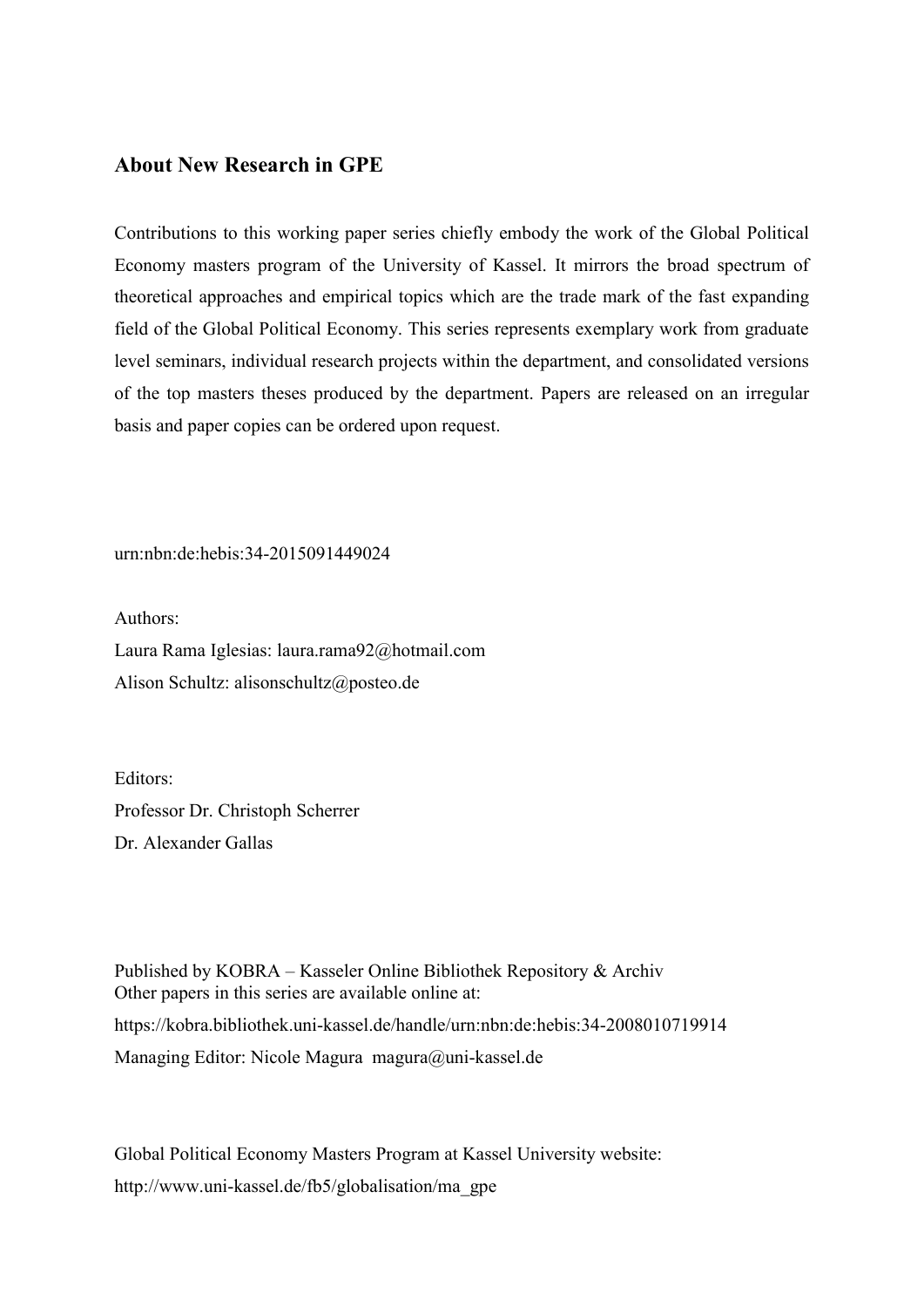# **What Kinds of Challenges Does a Debtors' Cartel Face?**

An Analysis of the Latin American Debt Crisis

Laura Rama Iglesias Alison Schultz Kassel University

New Research in Global Political Economy Working Paper No. 02/2015 Department of Social Sciences "Globalisation & Politics" Kassel University September 2015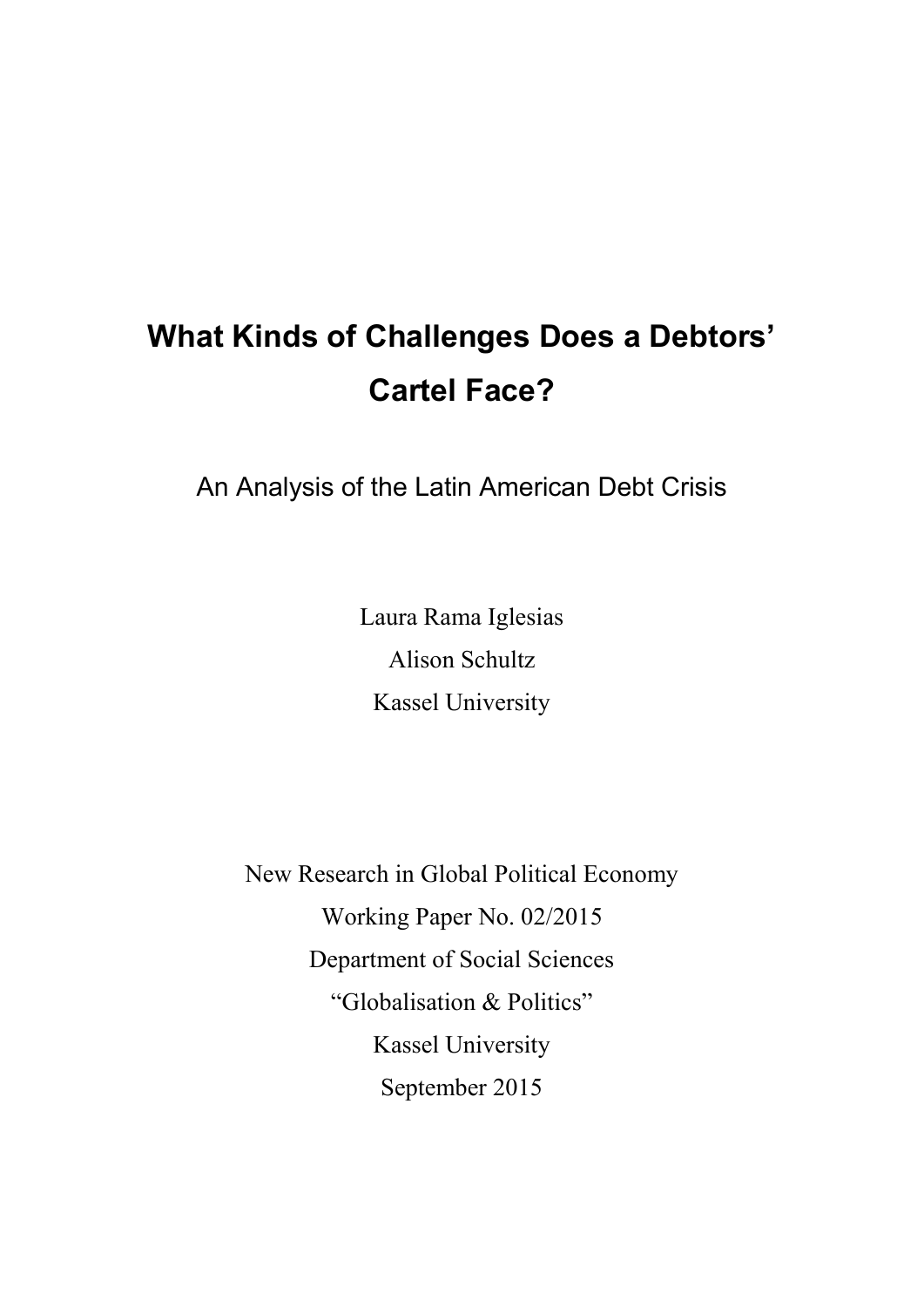## Table of Contents

| 1. |                                                                                      |    |
|----|--------------------------------------------------------------------------------------|----|
| 2. |                                                                                      |    |
| 3. |                                                                                      |    |
| 4. |                                                                                      |    |
|    | 4.1 Characteristics of the Debtor Countries                                          | 13 |
|    | 4.2 Diverging Interests between Countries                                            | 13 |
|    | 4.3 Diverging Interests within Countries                                             | 15 |
|    | 4.4 Specific Situations in Domestic Politics                                         | 16 |
|    | 4.5 Characteristics of the Creditors                                                 | 17 |
|    | 4.6 Relationship between the Debtors and the Creditors: Collective Action Problem 19 |    |
| 5. |                                                                                      |    |
|    |                                                                                      |    |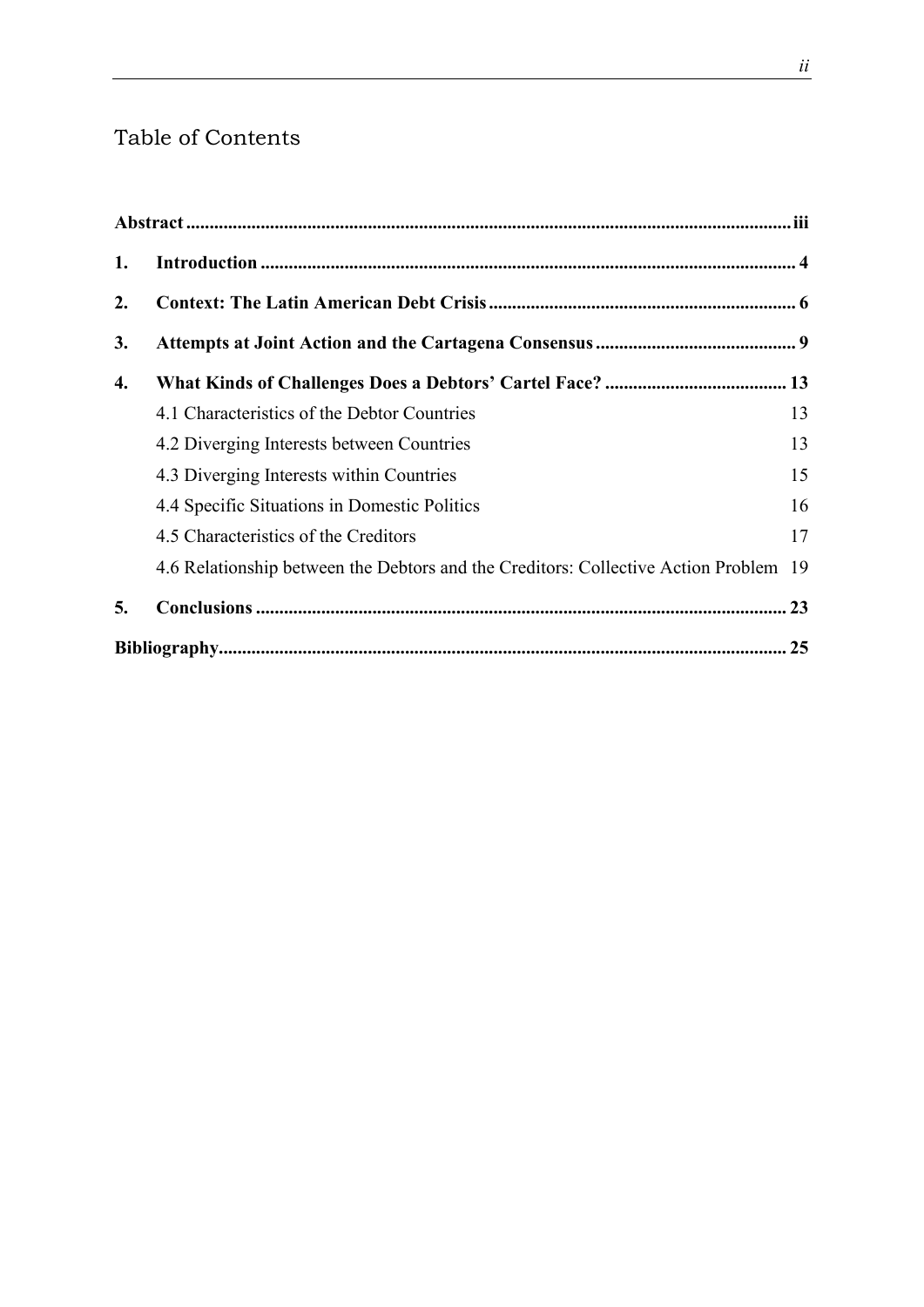#### <span id="page-4-0"></span>**Abstract**

This paper explores the challenges that debtor countries face while trying to cooperate in debt negotiations to strengthen their position vis-à-vis the creditors. With that purpose in mind, we study the Latin American debt crisis of the 1980s. The *lost decade* of the region is remembered for the devastating economic and social impact of the crisis and the neoliberal measures undertaken. These measures imposed on the Latin American countries in debt have set standards for today's approach of multilateral organizations when dealing with similar situations. The nature of the Latin American debt crisis was different from previous crises because for the first time the international community considered it a political issue requiring the attention of multilateral organizations. Thanks to the support of the international community alongside the mechanism of syndicated loans, creditors were able to act in unison to push the debtors to accept uneven adjustments.

A thorough analysis of the Latin American debt crisis and its negotiation processes reveals several insights. To the countries in debt, a debtors' club is a crucial instrument to improve the bargaining position and retain autonomy in debt negotiations. However, our analysis shows that, in spite of being in the interest of most debtor countries, the forming and maintenance of a debtors' cartel comes along with serious challenges. Firstly, despite the fact that they are all highly indebted, countries in crisis often differ regarding the political and economic situation and their ties to the creditors. Secondly, internal struggles and particular interests can prevent a country from fostering its "real" interest of joining a debtor's club. Thirdly, given the power of the creditors, the serious threat of sanctions and the offering of concessions, debtor nations face a collective action problem. Although every country would benefit from the alliance, each individual debtor has an incentive to defect, leave the union and accept the concessions. In the case of the Latin American crisis, each of these obstacles were particularly challenging as debtors found themselves in an unstable political situation and were confronted with a strong alliance of creditors enjoying the support of "their" governments as well as of the international financial institutions.

Our analysis further illustrates that the framing of the crisis is crucial. Finance in general and debt in particular, are no material reality. Both the financial system and debt obligations appear as a material reality only as long as existing structures are defended and repayment is enforced by the repressive force of the state. Political action can change, but this will only be possible with a change in the framing of whom to blame for the crisis, to whom a democratic government should listen and to what extent governments in creditor countries must care about "their" banks as opposed to the interest of humanity.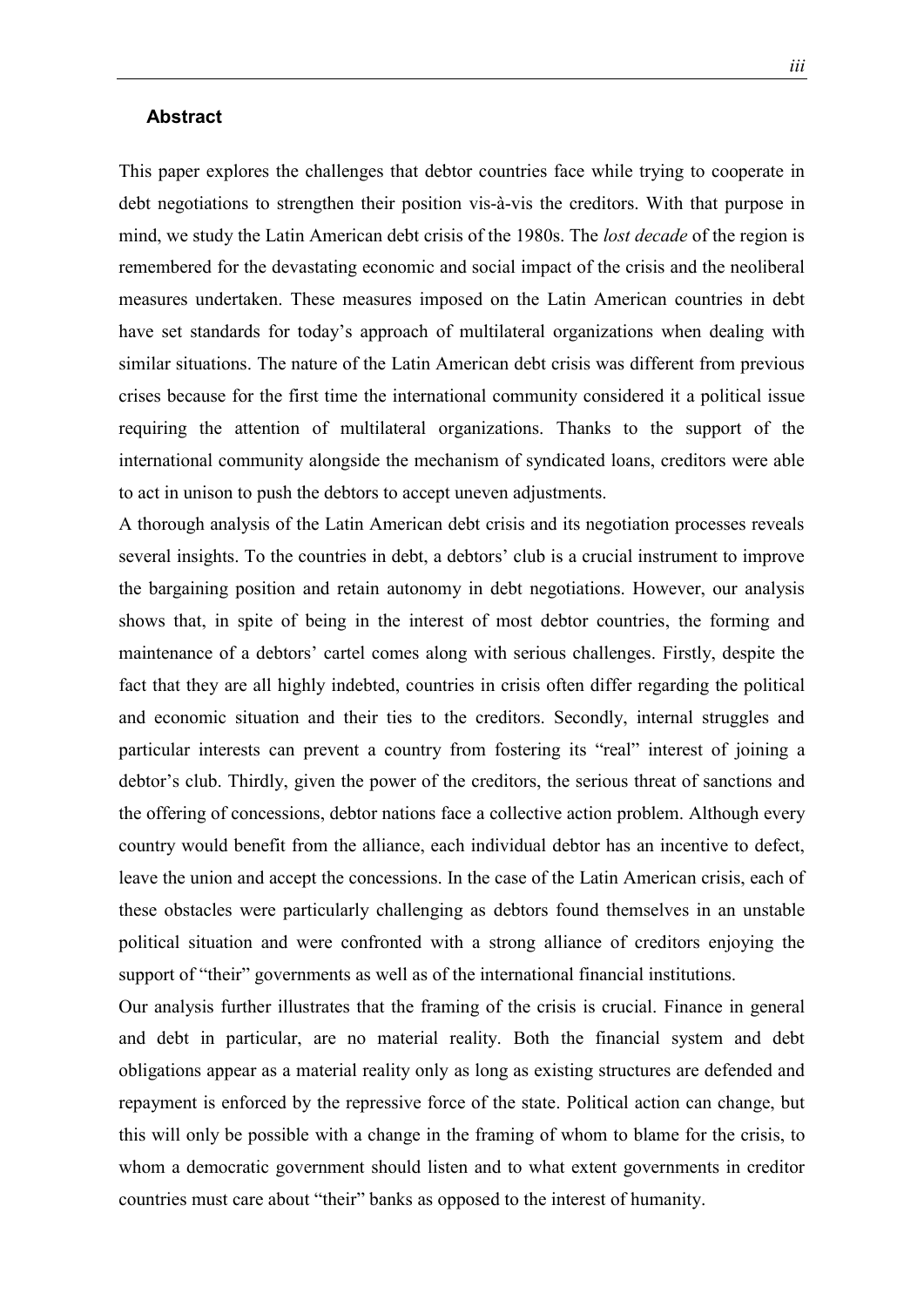#### <span id="page-5-0"></span>**1. Introduction**

This paper explores the obstacles that debtor countries face in acting in a coordinated manner to strengthen their position in negotiations with creditors. The study of the Latin American debt crisis of the 1980s provides a very illustrative case showing that despite the fact that the countries involved had some common similarities and problems, the significant gains that could have been achieved by the formation of a debtors' cartel or debtors' club were not realized. Because of the devastating impact of the crisis, the 1980s are known as the *lost decade* for the region. Some further factors make its study relevant for the field of Global Political Economy. The negotiations of the Latin American crisis can be seen as an important shift, as for the first time debt negotiations were considered a political issue requiring the attention of multilateral organizations such as the World Bank and the International Monetary Fund (IMF). The neoliberal measures undertaken in the region have established the current approach of these institutions. We believe it is important to study previous cases, as the problem of debt crises is far from resolved and the current strategy resembles the one used in our study case. For the first time in the Latin American debt crisis, creditors were able to achieve unified action backed by governments and multilateral institutions, pushing debtors to accept uneven and often counterproductive adjustments and conditions that hid the mixed causes of the crisis and its social consequences.

With the purpose of understanding the Latin American case and the attempts and challenges to create a cartel or club of debtors, the paper first presents the historical and economic context of the Latin American debt crisis. Following, attempts at joint action by the debtor nations will be explained alongside the reactions of the creditors, their governments and multilateral organizations. In particular, we will explore the Cartagena Consensus alongside the pronouncements and petitions made by the group. The fourth section will address the main challenges for coordinated action in the context of the debt crisis and the reasons why, despite the significant potential gains, the members of the Cartagena Consensus were not successful in unifying to defend their common interests.

Before going into detail, it is worth clarifying what we understand as a debtors' cartel and its possible connotation. Generally speaking, a *cartel* is an agreement between competing firms to control prices and quantity, or prevent new competitors from entering the market. In our case, the literature has used the term to refer to an organization created from a formal agreement between countries with similar problems and interests that could benefit from joint action. As will be explained, in the Latin American debt crisis a formal agreement was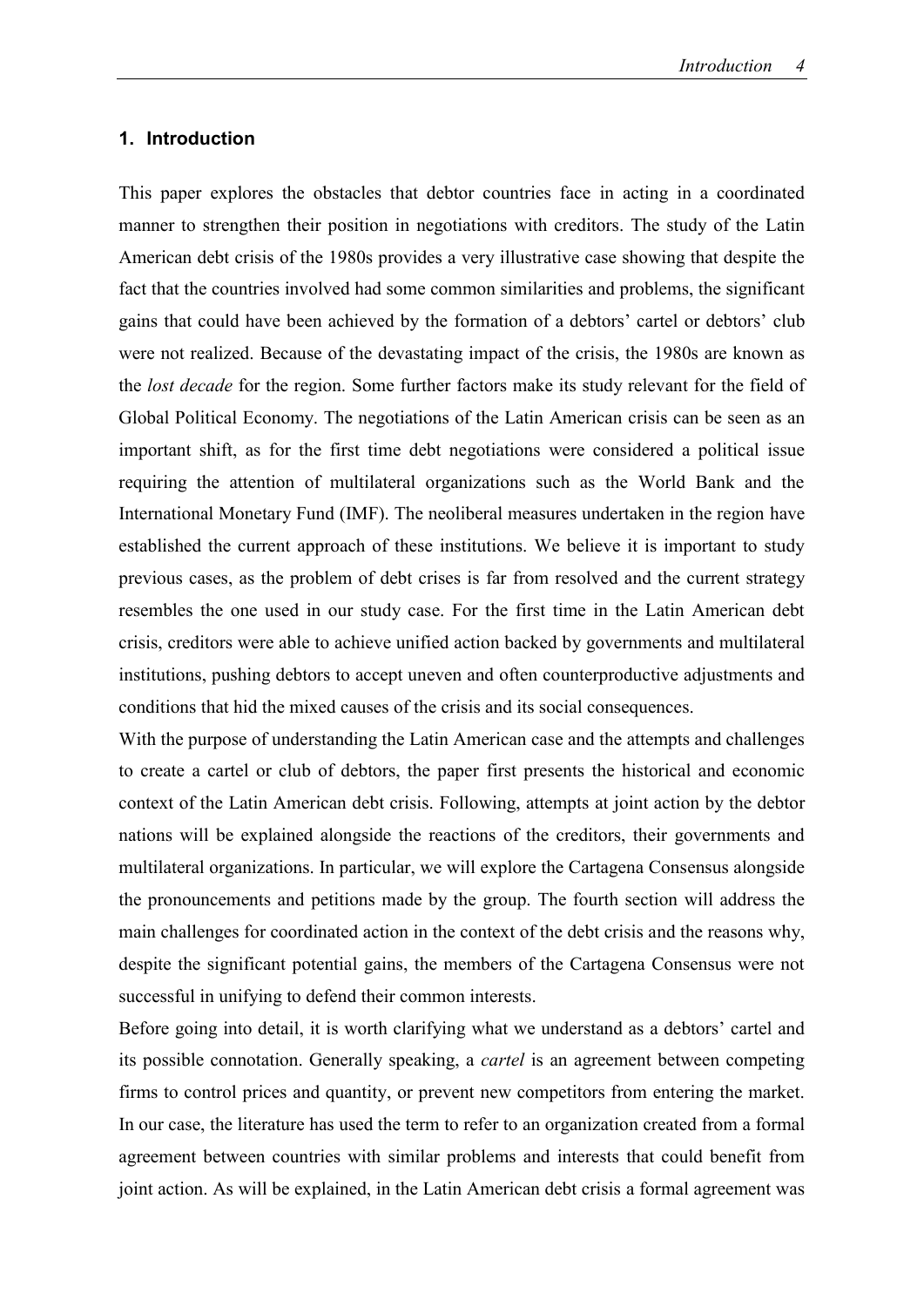reached by the Cartagena Group. The agreement was eventually only successful to the extent that Latin American countries established a permanent forum on debt issues. However, the political pronouncements and proposals of the group did not lead to collective action.

An alternative concept used in academia is *debtors' club*. Although on some occasions both terms were also used to refer to creditors, it is our belief that the frequent negative connotation of the word *cartel* could have been used to delegitimize the steps of the debtors towards coordination to reinforce their position. Thus, creditors and their governments could have chosen the term to frame the debt problem as one exclusively generated by the debtors. Following this, debtors would be morally obliged to pay the debt back, and consequently judged for not fulfilling their responsibility. Therefore, we would like to emphasize that our position does not encompass attempts to discredit the actions of debtor nations. As in the literature, both terms will be used here in reference to the agreement between debtor countries to act in a coordinated manner.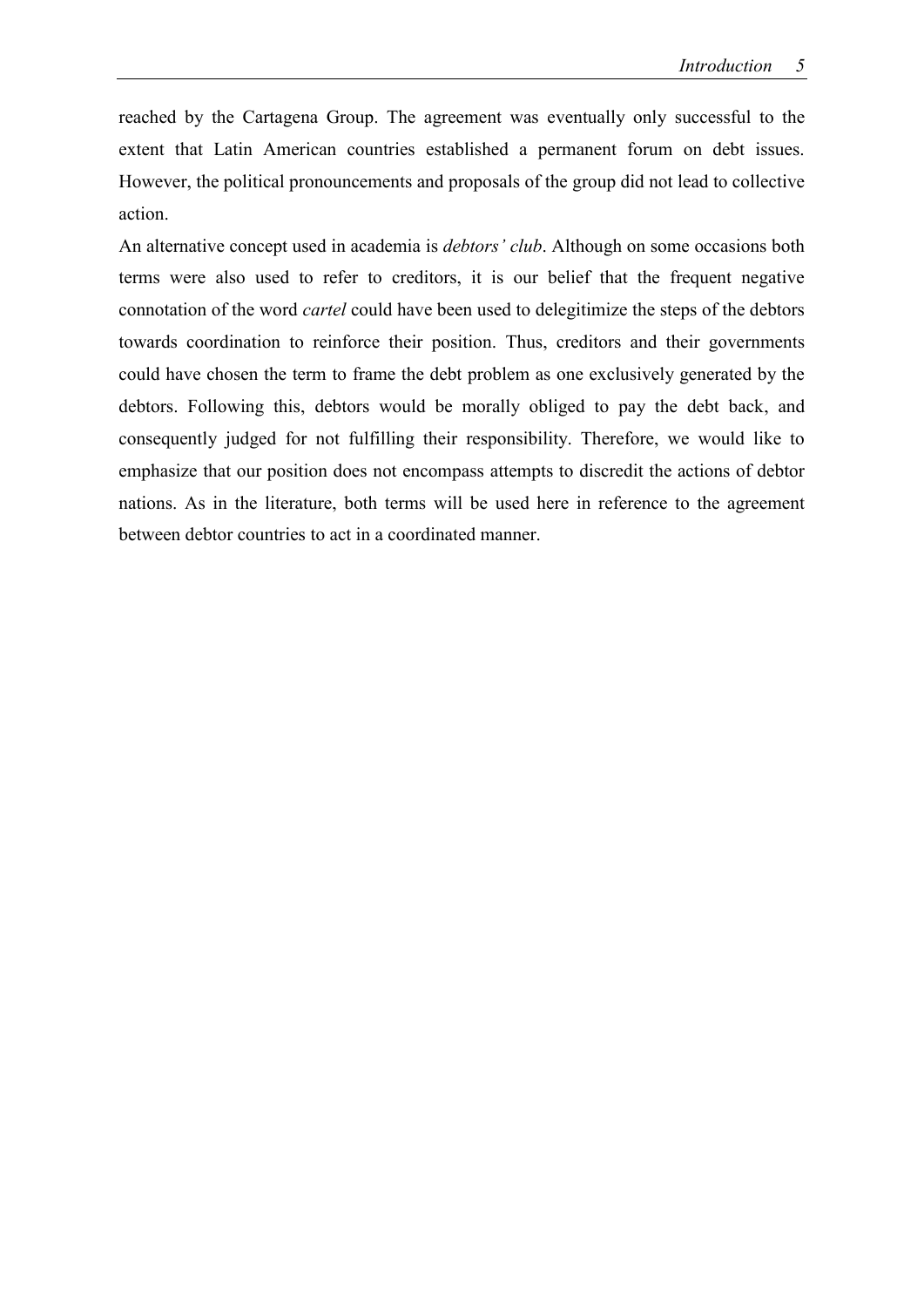#### <span id="page-7-0"></span>**2. Context: The Latin American Debt Crisis**

The Latin American debt crisis of the 1980s – or the *lost decade* – implied that many countries in the region became unable to service their foreign debt, which eventually led to debt rescheduling of sixteen Latin American countries. As Sims and Romero (1982) point out, '[t]he spark for the crisis occurred in August 1982, when the Mexican Finance Minister Jesús Silva Herzog informed the Federal Reserve chairman, the US Treasury secretary, and the International Monetary Fund (IMF) managing director, that Mexico would no longer be able to service its debt, which at that point totaled \$80 billion'.

The large oil price shocks of the 1970s created account surpluses among oil-exporting countries, which with the encouragement of the US government pushed many large American banks to invest in several Latin American countries with account deficits. These private banks acted as intermediaries between the two groups of countries, providing the exporting countries with a safe liquid place for their funds and significant flows of money to the Latin American countries (FDIC 1997, cited in Sims and Romero, 1982). As Ocampo (n.d.) has explained, the recycling of petrodollars provided abundant financing for the region in the second half of the 1970s. High levels of liquidity in the Eurodollar market combined with high commodity prices generated significant incentives for heavy external borrowing.

As reported by the Federal Deposit Insurance Corporation (FDIC), '[a]t the end of 1970, total outstanding debt from all sources totaled only \$29 billion, but by the end of 1978, that number had skyrocketed to \$159 billion. By 1982, the debt level reached \$327 billion' (FDIC 1997, cited in Sims and Romero, 1982). Similarly, Ocampo (n.d.) mentions that in the period from 1973 to1981, Latin America accounted for over half of all private debt flows to the developing world.

One of the new characteristics of this crisis was the fact that 'private banks played a much more active role in this phase of rapid indebtedness' (Palma, 1984: 93). According to Palma (1984), they served as main providers of the credits demanded by the developing countries recycling the petrodollars. However, the credit policy they practiced frequently violated basic rules of banking prudence and can be judged as careless. The boom in external financing in the region was part of a broader movement to rebuild the international capital market that had grown through the Eurodollar market in the 1960s and which has been prominently described by Helleiner as the 'reemergence of global finance' (Helleiner, 1994). This process was characterized by strong competition among a growing number of banks providing funds in the international market and guiding the entrance into this market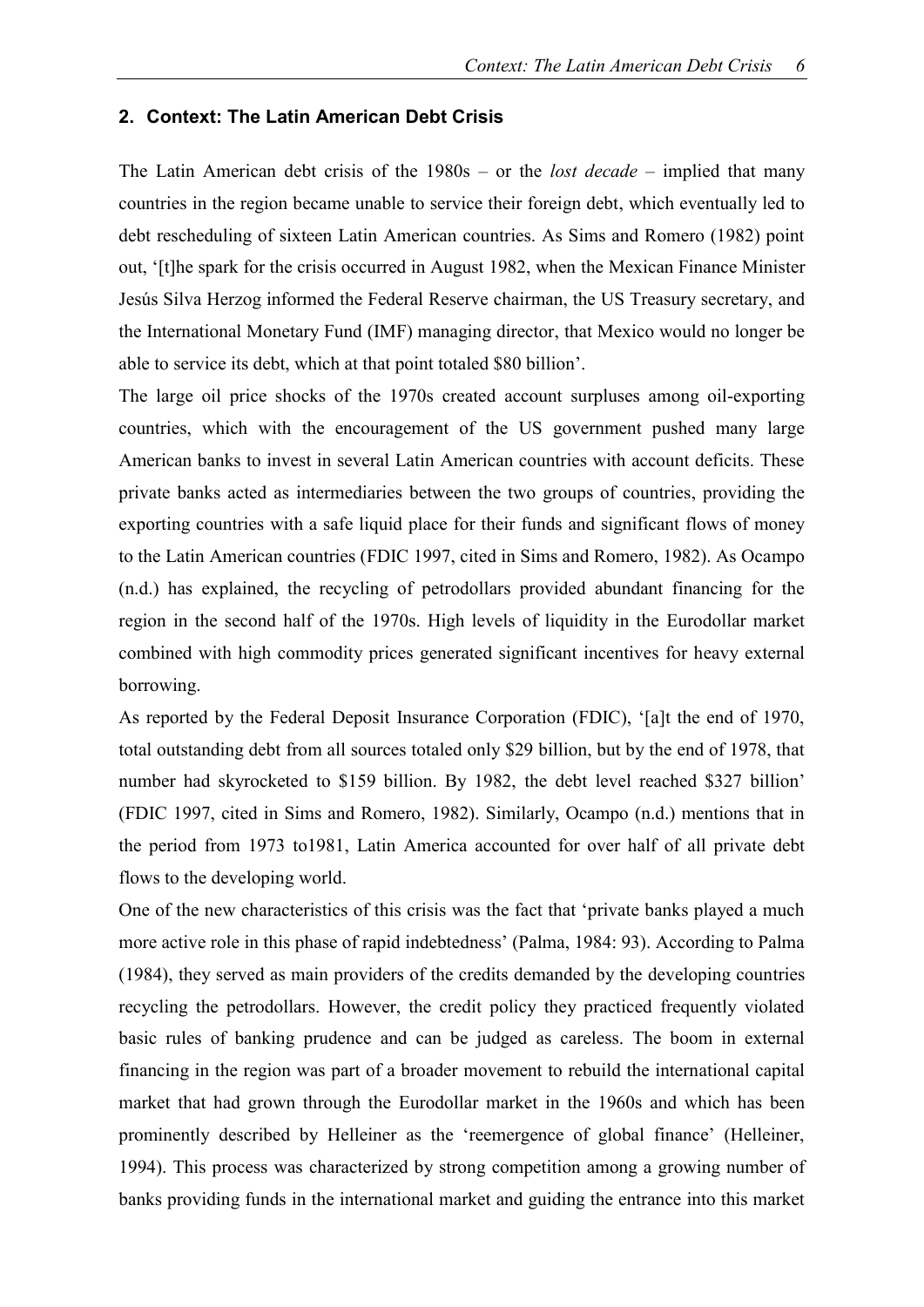of smaller banks through the use of syndicated loans. Syndicates mean that loans were granted by a large number of banks that included small and medium sized institutions led by a few large banks. Indeed, according to Palma, 'the nine largest United States banks had a very high degree of exposure and risk in Latin America, having granted, on the average, loans for 1.5 times their capital and seven percent of their assets to only five countries in the area' (Palma, 1984: 93).

The low interest rates of the 1970s were not possible to sustain when, in the 1980s, the industrialized world prioritized reducing inflation. As a consequence of the monetary policies of the United States and Europe, nominal interest rates rose globally in 1981 and the world economy entered a recession. Latin American countries experienced abrupt rises in the interests of their loans and the situation became unsustainable. As Sims and Romero (1982) explain, many commercial banks stopped lending money and tried to collect and restructure existing loan portfolios.

As Ocampo (n.d.) indicates, financial crises in their various dimensions have been a recurrent phenomenon in Latin America's economic history. However, Devlin and French-Davis (1995) claim that the crisis of the 1980s has one element in common with previous crises in the region, namely the excessive enthusiasm on the part of the creditors to extend finance and on the part of the countries to go into debt, but the similarities end there. Several authors have remarked on the different nature of the events of the 1980s, not because of their causes, but because of the international response to the crisis and the contractionary macroeconomic policies undertaken. The policies and international pressure were 'associated to the management of the domestic banking crisis which the U.S. simultaneously faced' (Ocampo n.d.:2). The author believes that the policies pursued to avert a default in Latin America helped the US avoid a banking crisis and clearly benefited its banking system, but did so at the cost of a lost decade of development in Latin America. Indeed, as Ocampo stresses, between 1980 and 1990, the poverty rate climbed from 40.5 percent to 48.3 percent and the deterioration of income distribution increased inequality in the region.

Historically speaking, 'the 1980 crisis is unique because of the tremendous coordination creditors achieved among themselves (...) during the 1980 crisis, some of the financial rescue mechanisms that governments typically used to deal with systemic financial problems in their national markets were employed at the international level' (Devlin and French-Davis, 1995: 128).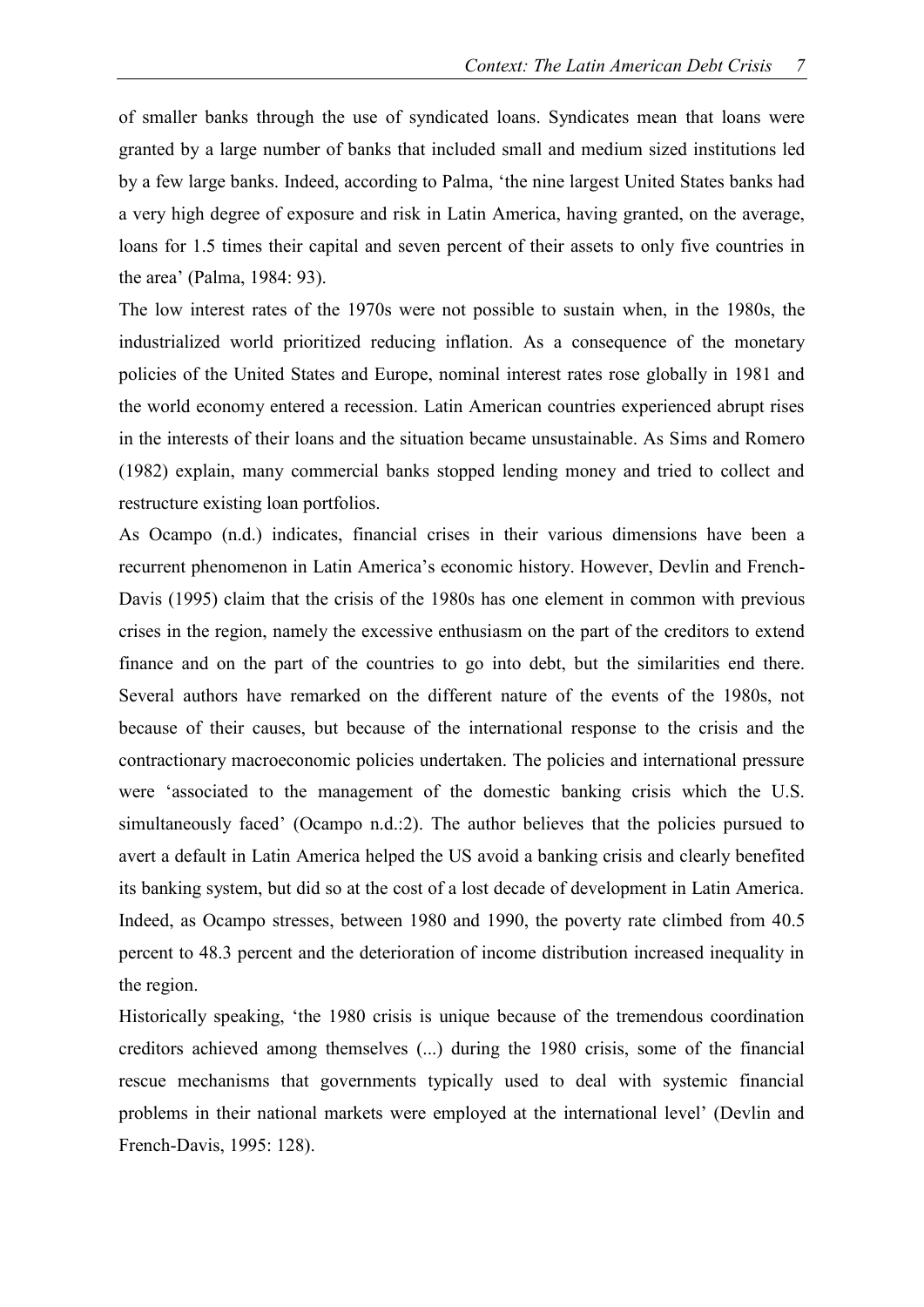As Sims and Romero (1982) point out, 'as the crisis spread beyond Mexico, the United States took the lead in organizing an "international lender of last resort", a cooperative rescue effort among commercial banks, central banks, and the IMF that pushed private banks to restructure the countries' debt'. In addition, the Latin American countries received some financial support from the IMF and other official agencies to pay part of the interest. Meanwhile, as mentioned above, strict structural adjustments were required for the debtor countries.

The enormous body of creditors was predominantly located in rich countries with voting power to control the IMF. This situation led to an unbalanced system in which the powerful actors designed a program capable of averting an immediate crisis and saving the commercial banks, but at the cost of heavy social and political problems in Latin America. Many countries in the region cut spending on infrastructure, health, and education, and froze public wages (Sims and Romero, 1982). According to the authors 'the result [of these measures] was high unemployment, steep declines in per capita income, and stagnation or negative growth' (Carrasco 1999, cited in Sims and Romero, 1982).

Following Durán (1986), this type of adjustment program is grounded in the (early) idea that the problem faced by the debtor countries was one of liquidity and not one of insolvency. Therefore, it was supposed that short term assistance would restore internal equilibrium in the countries by putting them back on a sound economic base. As the author indicates, 'the expectation was that the implementation of this program would lead to the eventual restoration of the debtors' creditworthiness which would, in turn, lead to the resumption of voluntary lending. However, the theory did not match the practice' (Durán, 1986: 84).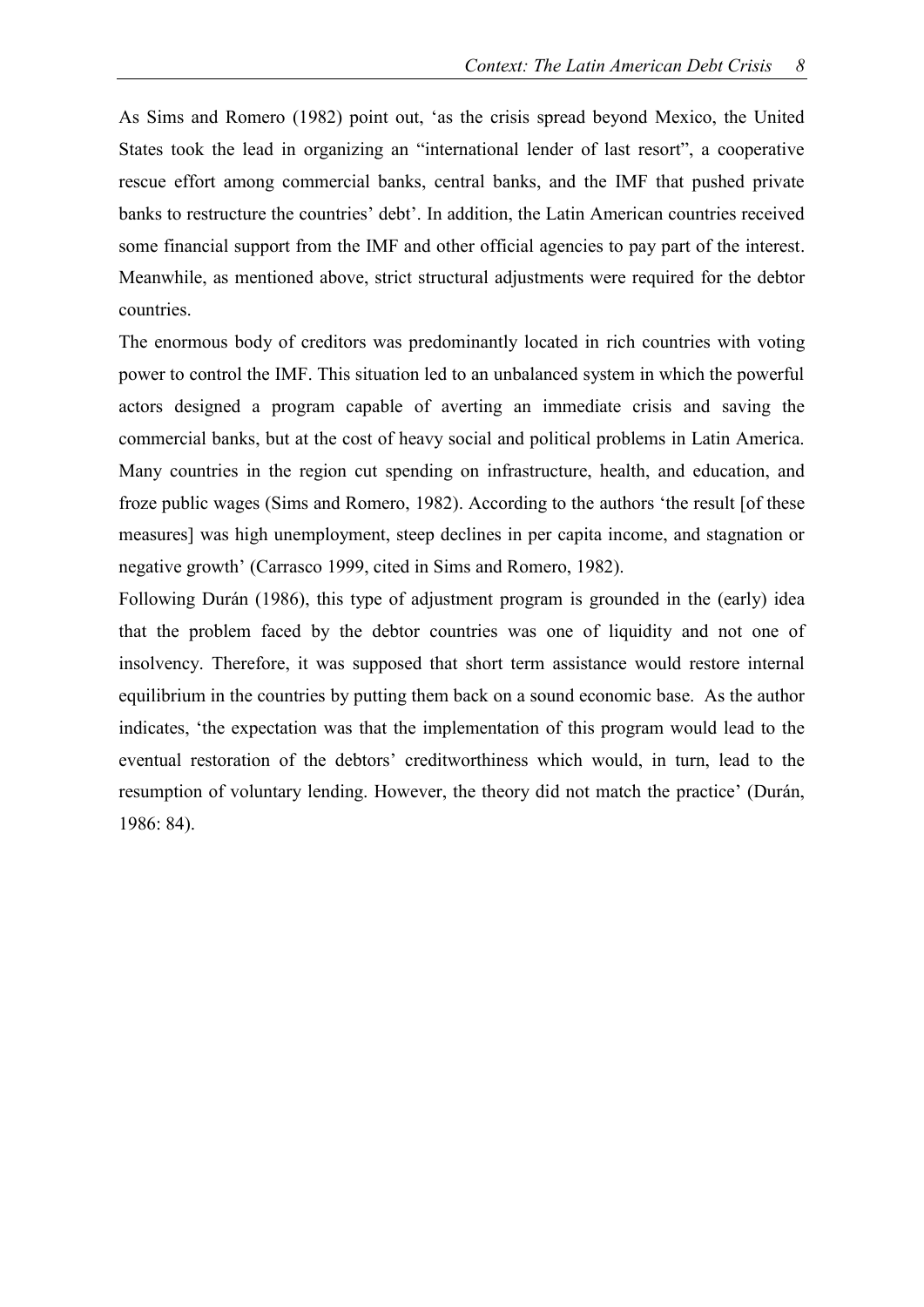#### <span id="page-10-0"></span>**3. Attempts at Joint Action and the Cartagena Consensus**

As mentioned before, large-scale macroeconomic adjustments were made on the assumption that the crisis would be mainly a problem of liquidity, and therefore short lived. Supported by the governments of developed countries and especially by the United States, creditors conducted negotiations on the assumption that the short-term liquidity problem required case-by-case treatment.

Thus, as explained in the previous section, the strategy followed from the beginning of the crisis in 1982 to 1985 was mainly one of austerity in which conditions were established by the creditors and the international lender of last resort.

However, during this time debtors started to acknowledge and focus on the political and collective nature of the situation alongside the fact that both debtors and creditors were responsible for the crisis. In this sense, it has been said that in the years of crisis 'Latin American officials started voicing their belief that it was not only internal factors that had created the debt crisis. External circumstances and policies in the industrial countries were also to be apportioned part of the blame. Therefore, they argued, it was logical to expect that the burden of responsibility should be more evenly shared' (Durán, 1986:85). According to Durán (1986), leaders stressed that despite the high social and political costs, Latin American countries had fulfilled their financial obligations and the major adjustments and efforts should have been accompanied by a parallel reaction from the banks and creditor countries.

After the Mexican financial collapse in 1982, the United Nations Economic Commission for Latin America (ECLA) and the Latin American Economic System (SELA) prepared a document to develop a strategy to deal with the economic difficulties in the region. Meanwhile, several meetings between representatives of the governments were held to discuss possible coordinated action. In January 1984, an important conference in Quito (Ecuador) involved numerous presidents and high-ranking officials from various Latin American countries. The *Quito Declaration* set a Plan for Action and pointed out that the responsibility for the crisis lay both with the debtors and the creditors. The Declaration had no practical impact, but some would argue that it created an atmosphere of regional solidarity and provided a common platform for future generations (Durán, 1986).

*The Cartagena Consensus of lbero-American Nations* was agreed in Colombia in June 1984 to reiterate the *Quito Declaration* and, more importantly, to institutionalize the elevennation Cartagena Group as a permanent forum for consultation on debt issues. In the Consensus, the debtor countries expressed their concerns regarding development, the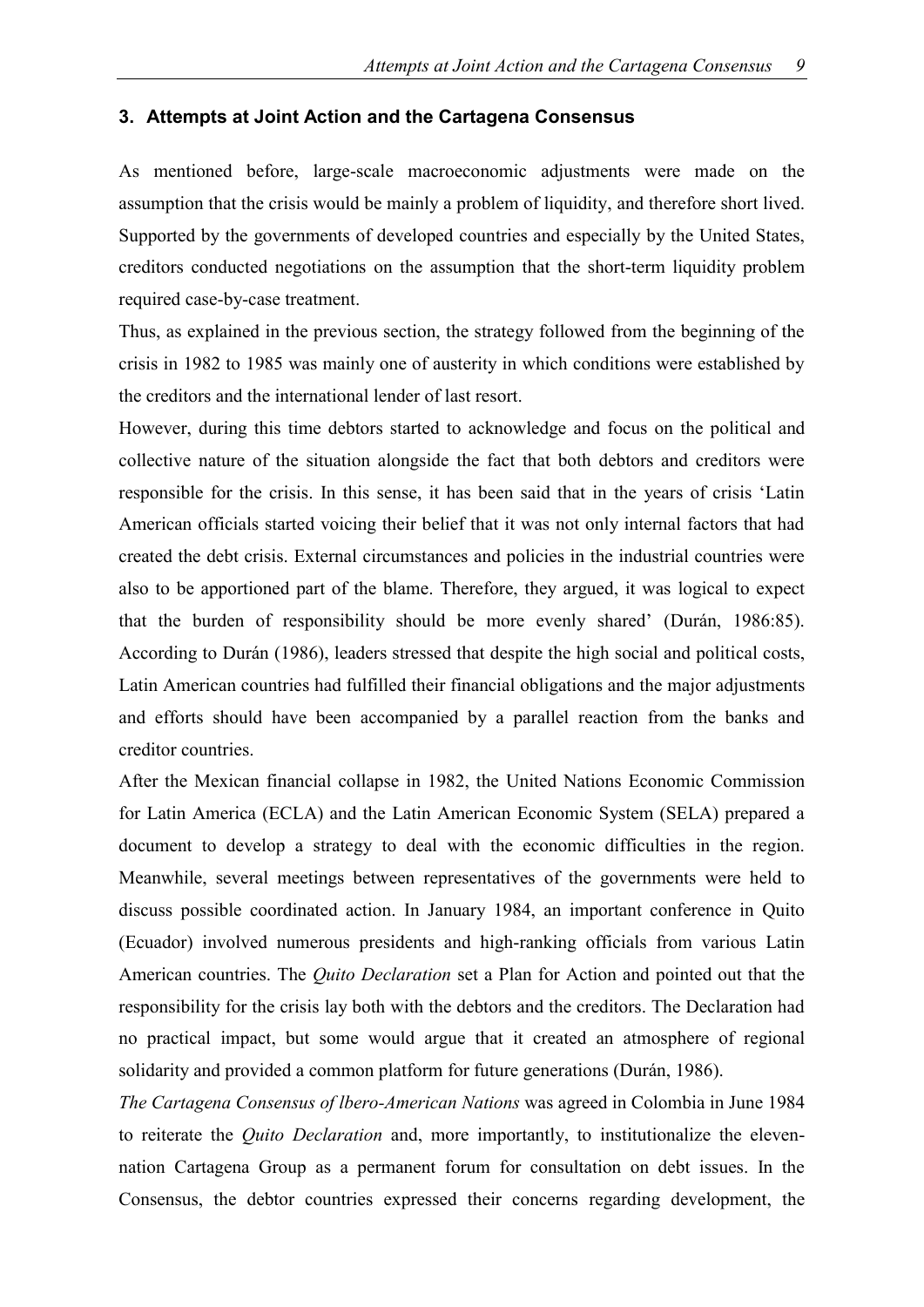situation of democracy<sup>1</sup> and the economy in the region. As reported by Navarrete (1985), the countries stated that they could not continue to accept those risks indefinitely, that they had affirmed their resolve to rectify imbalances, and that they would not allow themselves to be pushed headlong into forced insolvency. According to the author, '[t]he reactions came immediately' (Navarrete, 1985: 11): Both the European and United States media 'conjured up the spectrum of a "debtors' club"' (ibid.) which has since 'made the rounds of international financial circles and has given rise to all sorts of misinformed speculation' (ibid.). The debtors' initiatives and courses of action were interpreted as a sign of their strong commitment to 'collective decisions with the intention of imposing them unilaterally upon the banking system and multilateral financial bodies' (ibid.).

In the same vein, Durán claims that '[w]hat worried commercial bankers and their governments after the Latin American governments started consultations among themselves about debt renegotiation was the possibility of a polarization in the debtor-creditor relationship and the eventual formation of a debtor club' (Durán, 1986: 85). The danger seen by the creditors was that such a club could reinforce the debtors' bargaining power and even lead to the adoption of a radical posture towards common financial obligations. However, the truth is that the pronouncements and actions of the Cartagena Group remained within the bounds of moderation.

As indicated by Palma (1984), the main proposals made by the Cartagena Group were: 1) Adopting measures to reduce international interest rates, or implementing mechanisms to cushion the impact of high rates on the debtor countries; 2) Taking into account the capacity of each country for recovery and payment in the renegotiation of debt; 3) Setting a reasonable limit on the commitment of debtors' export earnings in debt restructuring agreements; 4) Reinforcing the credit capacity of the international financial institutions; 5) Revising the criteria with which the International Monetary Fund conditions its loans to make them more bearable for the debtor countries; 6) Establishing longer repayment periods and more favorable interest rates in debt renegotiation agreements, and 7) Eliminating tariff barriers and other protectionist measures in industrialized countries to increase Latin America's export capacity. These proposals were grounded and backed by the political pronouncements of the Group, associated with the co-responsibility of debtors and creditors, and included: the resolve to fulfill external payment commitments, a political

 $\overline{a}$ 

<sup>&</sup>lt;sup>1</sup> Most of the Latin American countries were democracies at the time of the Cartagena Consensus. The two countries still under military rule, Paraguay and Chile, were not main drivers of the process. In the case of Brazil, the system was only partly democratized. Broadly speaking, we can say that although some countries were under non-democratic systems, the democratic concern was of vital importance for many countries in the Consensus.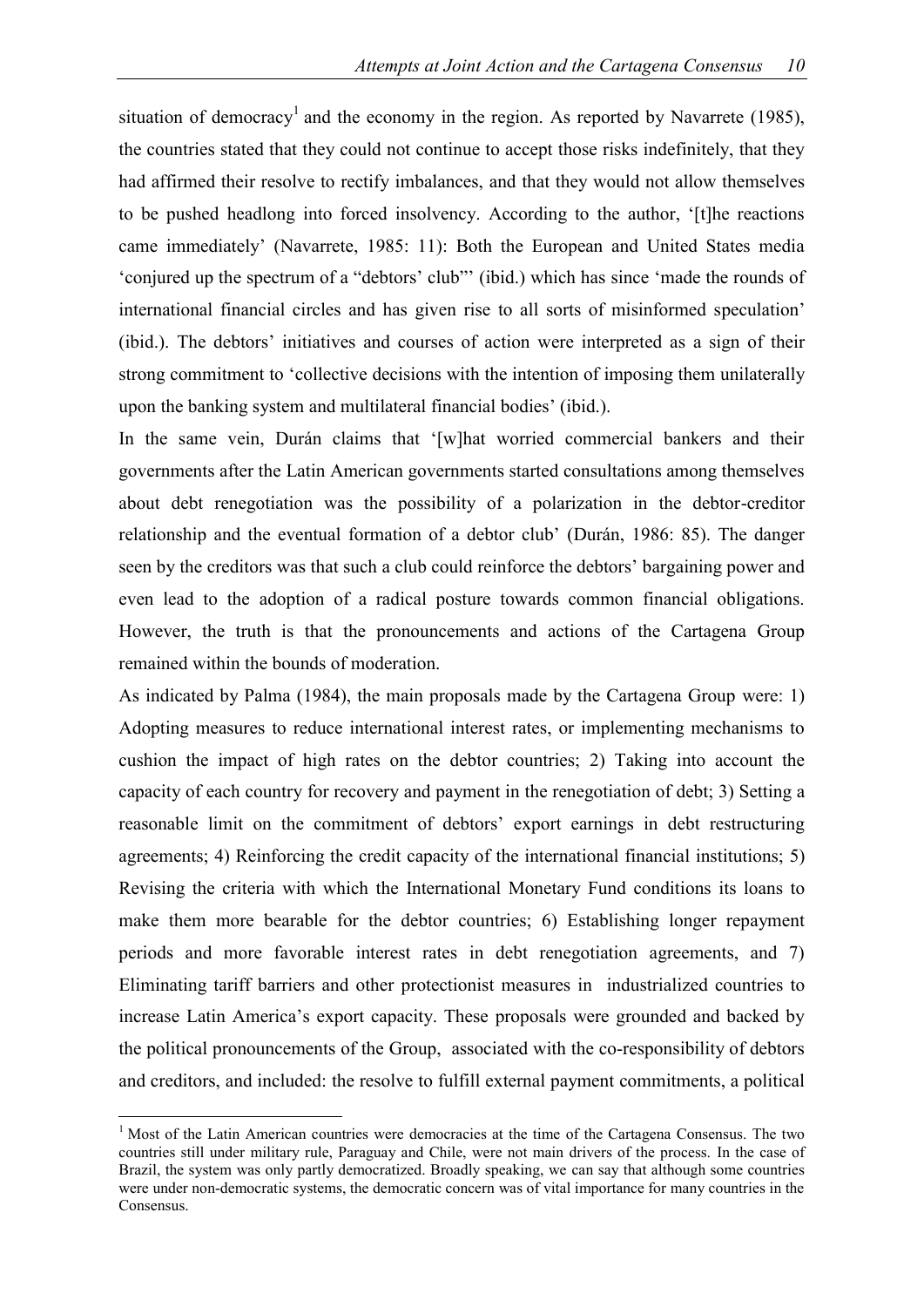dialogue on the debt problem, the concept of dealing with the situation on a case-by-case basis (as established by the creditors), the necessity and fairness of an even-handed adjustment, and the relatedness of the issues of debt, financing and trade (Navarrete, 1985). After the Cartagena Group came into being in 1984, six meetings were held between 1984 and 1986. Nevertheless, it cannot be said that a debtors' cartel emerged. The Group soon faced obstacles and their interests were divided. Despite the fact that common action was not achieved, the dialogue between the debtor countries and their political pronouncements were relevant to the extent that they made the international community aware of the possibility of a common position or some kind of coordinated movement.

In 1985, the debt situation moved in the right direction for several countries. Some interpreted the moderate position in the following meetings of the group as a result of the fact that Mexico, Venezuela and Argentina achieved major successes in their official debt negotiation (Durán, 1986). At the same time, the international economic, trade and financial situation moved in a way that complicated the pursuit of the debtors' goals.

The years 1985-1987 were marked by the Baker Plans that 'provided for a structural adjustment headed up by the World Bank, better lending terms and a modest amount of fresh credit' (Ocampo, n.d., 22). At the beginning of 1986, the decline in oil prices and its tremendous effect in Mexico and Venezuela further alarmed the international community about the uncertain ability of these countries to continue servicing their foreign debt. Together with other concerns, this fueled the idea that the debt crisis was not merely a problem of short term liquidity, which led to the adoption of the second Baker Plan. The plan added debt buybacks, low interest exit bonds and debt swaps. The Cartagena members described the plans as positive and useful but insufficient (Durán, 1986).

The final measure, the Brady Plan, was adopted in 1989. Almost seven years after the beginning of the crisis, this plan was 'the only one to directly address the debtor countries' demands for real debt relief and economic reactivation' (Devlin and French-Davis, 1995: 139). The plan corrected to some extent the asymmetry of the adjustments and helped to create a market for Latin American bonds. This strategy supposed a reduction 'between 7 and 12% of the total Latin American debt at the end of December 1989, and between 8 and 15% for the ten countries that signed Brady deals' (Ocampo, n.d., 23). The plan was followed by a turnaround from negative to positive resource transfers in the early 1990s, with the bond market becoming the major new source of financing.

The involvement of the United States in the crisis and the so-called compromise of stimulating growth in the last Baker Plan as well as in the Brady Plan differed from its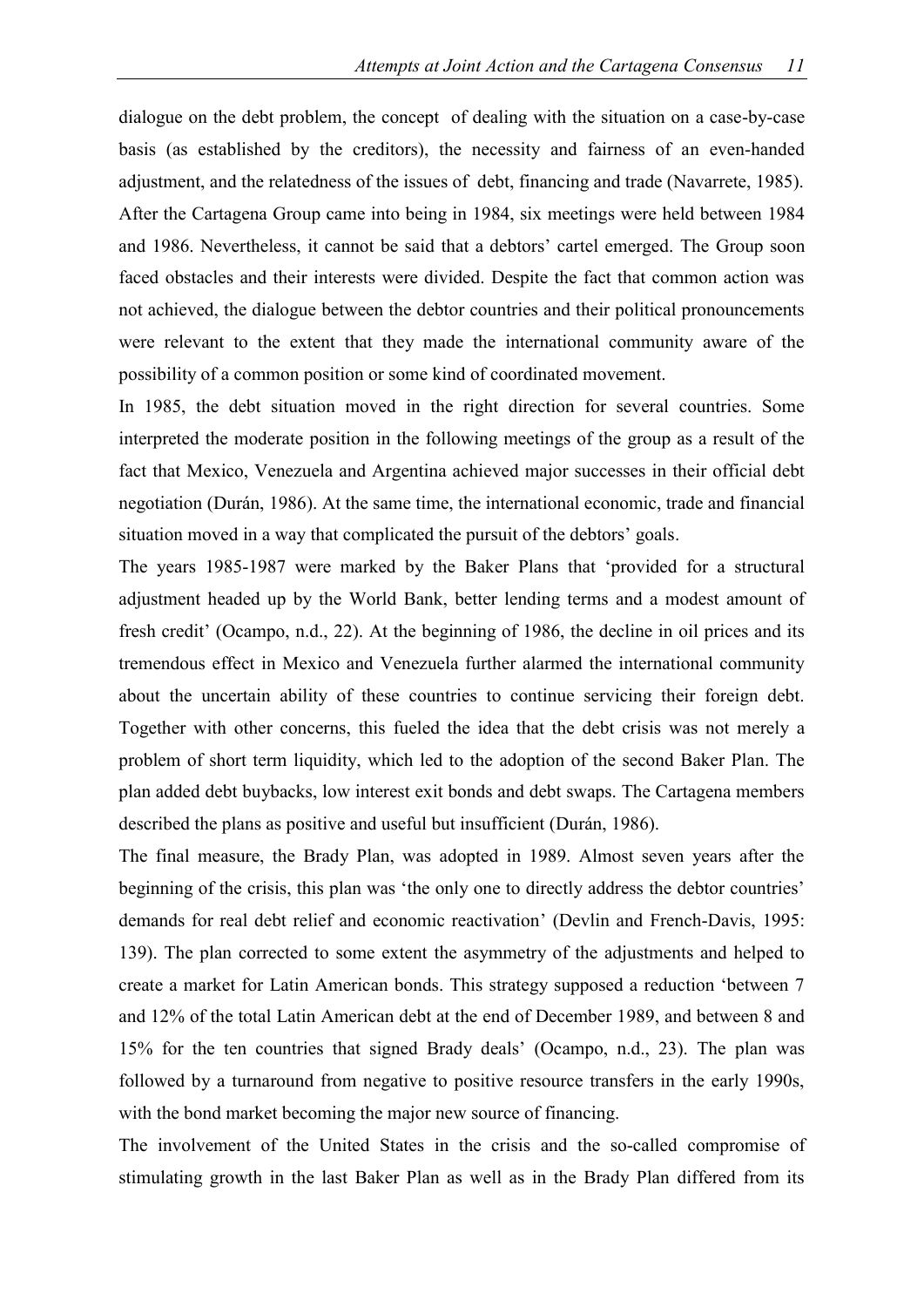position in the early 1980s. The crisis was, in this final phase, clearly seen as a solvency crisis. However, the concessions made by the creditors after the second and third round of rescheduling were 'rather "reactions" to difficult moments in the negotiations' (Devlin and French-Davis, 1995: 133) in which the creditors perceived a growing discontent in Latin American circles. 'Indeed, the creditors and their governments were frequently concerned about the formation of a debtors' club, which could have neutralized the negotiating power of the creditors' (Devlin and French-Davis, 1995: 133). It has been commonly stressed that the role of governments in the development of the negotiations and, in particular, the international lender of last resort had a "pro-creditor" bias.

Despite attempts at joint action by the Cartagena Group, there was never an effective move towards the formation of a debtors' cartel or club acting in a coordinated manner. Due to the overexposure of the international banking system in the region, especially United States commercial banks, common action was always a great concern for creditors and could have brought them into a severe crisis, or at least reinforced the bargaining position of the debtors and framed the crisis according to their interests. As indicated, '[t]heoretically, the debtor countries had strong incentives to form a debtors' club, since that was the only way to offset the negotiating power of the creditor cartel' (Devlin and French-Davis, 1995: 134). Following Fernandez and Glazer (1989), the formation of a cartel had implied that the banks, which were not vulnerable to default by one debtor, may have faced bankruptcy if the larger group of countries had threatened to default. In addition, the penalties imposed by banks or institutions on the debtors would have been less credible for a whole region. Finally, the cartel could have led to the provision of a mechanism by which private investors would have had to take partial responsibility for the crisis and shifted the cost of the sovereign debt crisis to the market (Macmillan, 1995-1996). In summary, collective action would have allowed the debtor countries to correct the imbalances of a system in which the creditors, backed by governments and multilateral organizations, established almost unilaterally the conditions of adjustments without recognizing (particularly in the early moments) that they also were partly responsible for its generation. Ultimately, Latin American citizens could have avoided suffering the restrictive measures and consequent social impacts which the "nationalization" of large portions of private external debt assigned to them.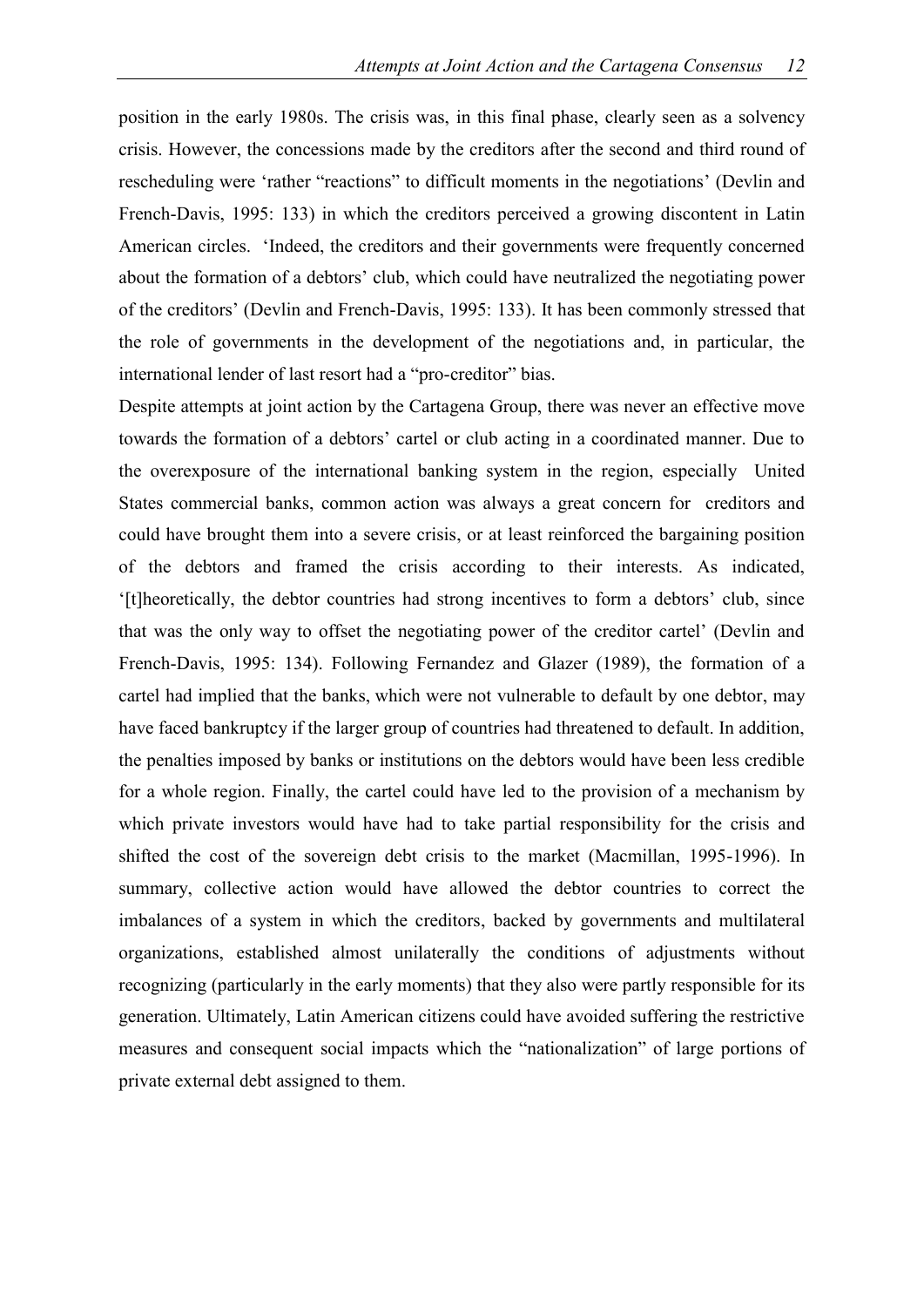#### <span id="page-14-0"></span>**4. What Kinds of Challenges Does a Debtors' Cartel Face?**

If the formation of a debtors' club would have brought so many advantages to the countries in crisis, why have the Latin American countries in debt failed to build one?

The following section analyzes the main challenges hindering the creation of a debtors' cartel in general and in the case of the Latin American debt crisis in particular. Firstly, the characteristics of the debtors as well as the potential coalition members are analyzed arguing that diverging interests, both between and within countries, made cooperation difficult. Secondly, the creditors' properties and their implications for the success or failure of a debtors' club are investigated. Thirdly, a focus is put on the relationship between the former and the latter. The three different perspectives all provide evidence why, under the specific circumstances present during the Latin American debt crisis, a debtor's club was unlikely to emerge.

#### <span id="page-14-1"></span>*4.1 Characteristics of the Debtor Countries*

As Keohane (1984: 72 ff.) points out, cooperation between countries can emerge if interests are perceived as common or complementary by political actors and if states consider themselves better off as a member of the coalition rather than outside it. As outlined above, there is good reason to believe in shared interests and individual gains from cooperation for each of the Latin American debtor countries. However, the countries were not exactly in the same situation, and their interests therefore differed at least slightly. Secondly, to speak of the "interests of countries" is too simplistic, as different in-state actors may follow different goals. Both of these limitations play an important role in the failure of cooperation and are elaborated in the following.

#### <span id="page-14-2"></span>*4.2 Diverging Interests between Countries*

Debtor countries in every crisis differ regarding the extent to which they are hit by the crisis, their balance of trade as well as their balance of payments, and the closeness of their relationships with creditor countries. In turn, though all in the debtor position, they develop diverging interests which are hard to combine. Hojman (1987) shows how these diverging interests were apparent in the Latin American debt crisis by analyzing the specific situation of the nine largest Latin American countries, making up more than 90 percent of the debt (see also Fernandez and Glazer, 1989). For all the countries except Colombia, the amount paid to service debt in the early 1980s was higher than the amount received through new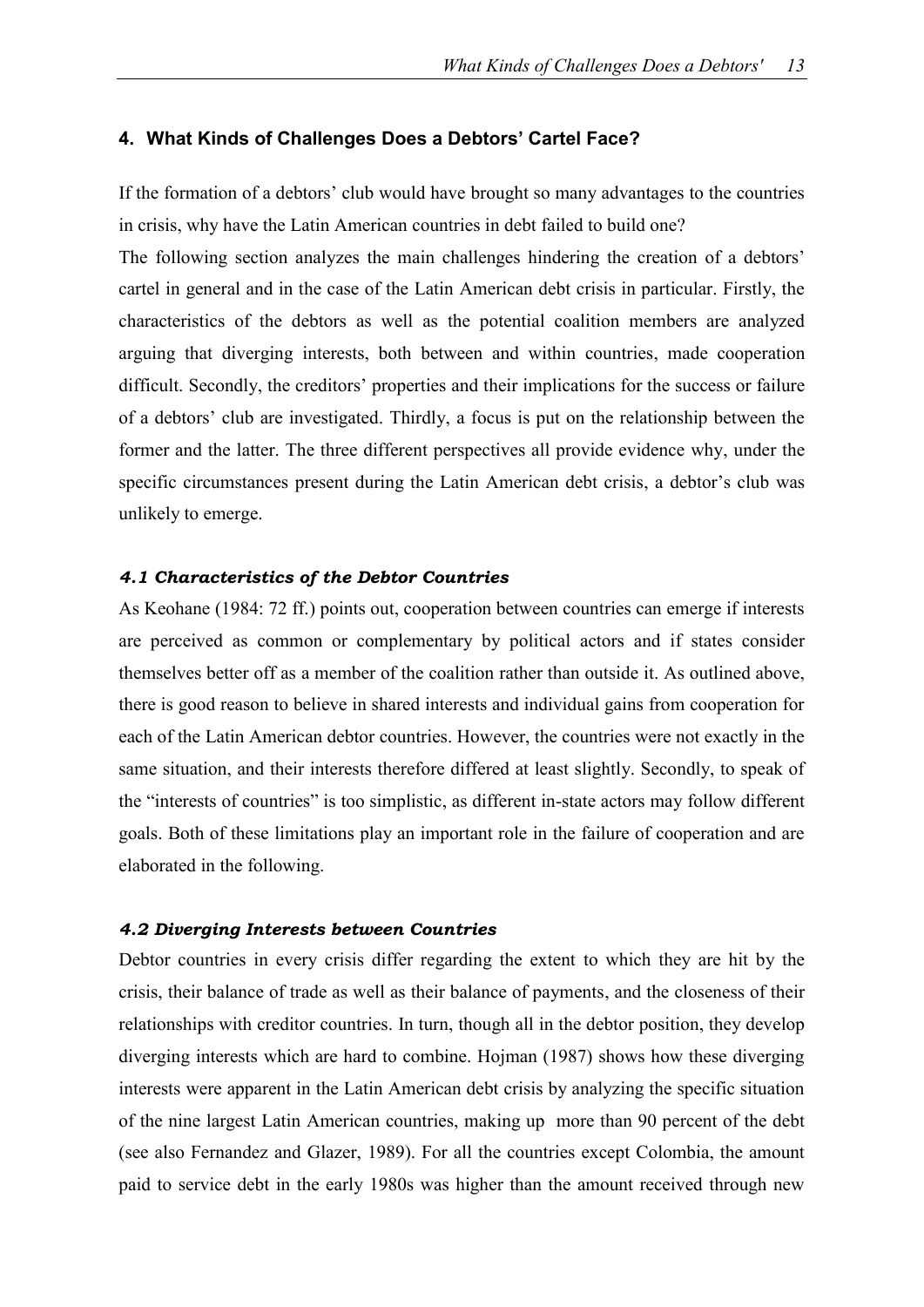loans. Intuitively, one would infer that a default would be in the interest of all these countries (O'Brien, 1986: 59). However, as Hojman shows with the use of quadratic and semi-logarithmic regression models, a positive non-linear relationship between the trade balance and the balance of payments can be found for the Latin American countries at the time. This means that the better the trade surplus, the proportionally larger rewards will be. A large trade surplus will induce a proportionally larger positive balance of payments than a moderate trade surplus because it provokes capital inflows (Hojman, 1987: 204 ff.; see also Quirk, 1983). For countries with a trade surplus, this means that by promoting exports through borrowing even more, they can bring themselves into a situation in which they can finally serve their debt. These countries would not have any incentive to default and would hence see no sense in joining a debtors' cartel. Following Hojman, in the case of the Latin American debt crisis, this consideration made sense for the three countries with the largest trade surpluses<sup>2</sup>, namely Argentina, Brazil and Ecuador, which were therefore better off not confronting the creditors (ibid.: 214). Hojman further argues that Colombia and Venezuela were not affected by the crisis like the others. Colombia received more financial inflows than debt service and never had difficulties in accessing finance in international money markets. Venezuela, on the other hand, with its substantial trade surpluses was even able to reduce its debt in 1984 and 1985 (ibid.: 209). Chile has been relatively successful with its IMF program and Mexico received special conditions from the US, making the cooperation of both countries less likely. Uruguay's cooperation would have been of limited relevance due to its small economy and debt, so Peru stayed as the only member with a high commitment for cooperation (ibid.).

As convincing as Hojman's explanation for the region's lack of cooperation seems, it raises several contradictions, especially the fact that the three countries exhibiting the largest trade surpluses, which according to Hojman should not have been willing to confront the creditors, were the ones fostering cooperative action most intensively. This does not fit into his overall interpretation, as it was the president of Ecuador who initiated the first meetings in Quito (La Nación, 1984a, as cited in Instituto Iberoamérica y el Mundo, 2000). Both Argentina and Brazil put relatively high effort into supporting joint action, and together with Colombia and Mexico submitted a declaration for concerted action even before the Cartagena Consensus was negotiated (which, in turn, was strongly supported by the Ecuadorian government) (La Nación, 1984b, as cited in Instituto Iberoamérica y el Mundo, 2000**).**

 $\overline{a}$ 

<sup>&</sup>lt;sup>2</sup> All the other analyzed countries except Colombia also showed positive trade balances. However, they were not likely to reach trade balances positive enough to serve the debt.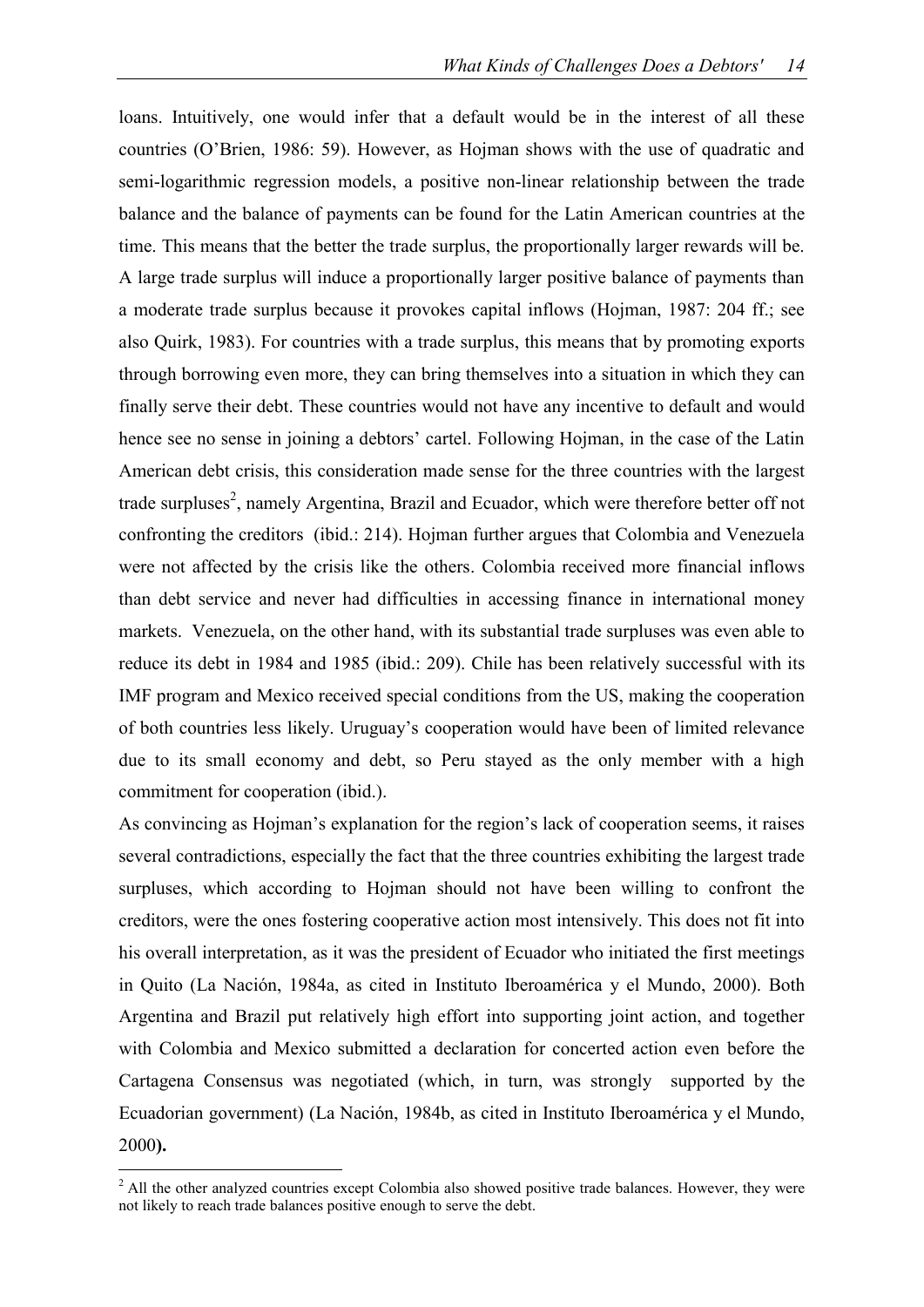The after-the-fact assessment that "it made sense for the countries" to make certain considerations does not mean that the decision makers in power actually made them. In contrast, Kaufmann assessed the Argentinian, Mexican and Brazilian governments' decisions during the crisis, and argues that the governments' positions were mainly determined by the form of the regime, as well as by the elites' economic ideologies, the organization of the public bureaucracy and by the resources available to the various groups operating within the political system (Kaufmann, 1985: 476).

#### <span id="page-16-0"></span>*4.3 Diverging Interests within Countries*

Many researchers still perceive the formation of a debtors' cartel as in the interest of most debtors in crisis (see for example Fernandez and Glazer, 1989; O'Donnell, 1987; Quirk, 1983). However, being in the interest of a majority of the citizens in a country does not mean that the policy is pursued by the country's government.

Until this point, a "country's interest" was assumed as "objectively" defined for its general society or economy. This is quite narrowly considered. Despite the fact that it is nearly impossible to "objectively" say what creates the most benefits (especially as the political and economic consequences of confronting the creditors, both internally and externally, are hard to foresee), the diverse societal groups within a country have diverging interests and are not equally represented by their (democratic or non- democratic) governments. During the Latin American crisis, two countries were still under military rule and therefore not representative at all (Paraguay and Chile), while for democratic countries in debt, there is a specific incentive to behave well in relation to the creditors. Confronting the creditors, though providing benefits in the long terms, is likely to be costly in the short term due to presumed sanctions and associated instability. Democratic governments are more "impatient" than society because of the relatively short legislative period and fear of being overthrown. They might therefore be less willing to accept short term costs for the benefit of the long run (Fernandez and Glazer, 1989: 25). Further, governments often protect the interests of a particular group. In the early 1980s in the Central Andean countries, the ties between specific business communities, technocrats and governments were very close. The economic advisory groups for Ecuador, Peru and Bolivia were composed of individuals with interests in domestic fixed investment, who had close connections to finance capital and were involved in commercial, financial and agro export activities (Conaghan et al., 1990: 12 ff.). Further, most of them had passed through US neoliberal university education, which led them to hardcore neoliberal policy suggestions that Conaghan et al. (1990: 15)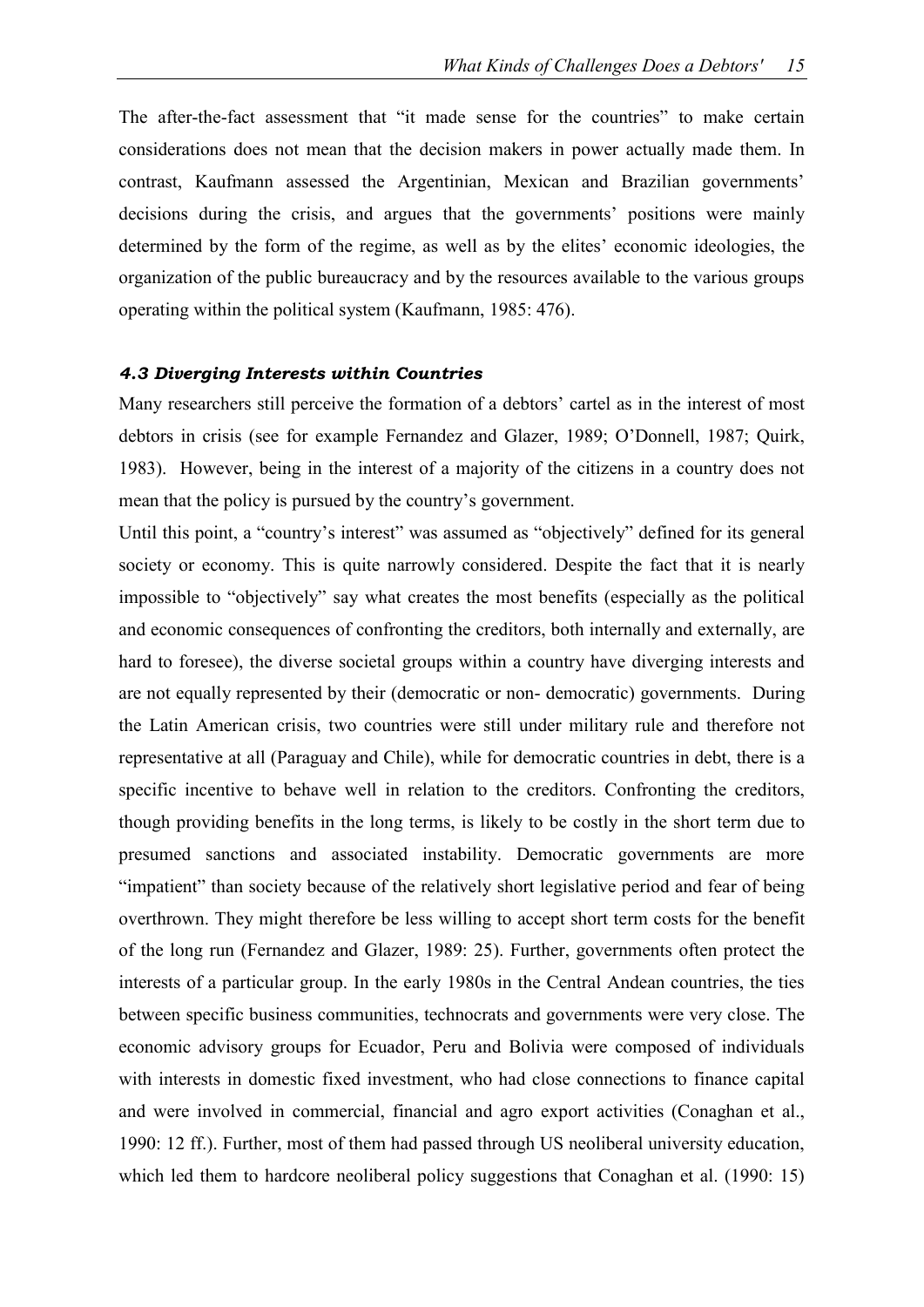describe as 'an amalgam of ideology and interests'. In Peru, this ended with the election of the leftist president García, who experienced a strong wave of protest from Peruvian entrepreneurs and middle class against his nationalization of the financial system (Cotler, 2000: 112). In Venezuela, the amount of foreign assets held by domestic citizens was even larger than the state's debt (Hojman, 1987: 209), meaning that some Venezuelan citizens had a huge interest in preventing their government from confronting the creditors so as not to lose their foreign capital through the expected sanctions.

 IMF measures, mainly criticized for their disastrous social consequences, were welcomed by some elites who had argued for this kind of politics for years and were finally able to pursue them without the complications of democratic processes. Peru's president in the early 1980s had a particular interest in not confronting the institution, as this gave him the opportunity to continue with programs of housing and road construction started in his first legislative term before the crisis (Conaghan et al., 1990: 16).

Actors that could have been expected to fight and lobby for the creation of a cartel, like trade unions, socialist parties or other civil society organizations, were nearly absent. In some countries such as Bolivia, Peru and Ecuador, popular opposition movements showed internal weaknesses and were partly repressed (Conaghan, 1990: 24 f.). In other countries such as Venezuela, they were incorporated and subordinated to party networks (Levine, 2006: 169). Trade union power in particular was undercut through the growing economic marginalization of the traditional working class and an expanding informal sector (Conaghan, 1990: 25).

### <span id="page-17-0"></span>*4.4 Specific Situations in Domestic Politics*

 $\overline{a}$ 

In many Latin American countries, the debt crisis coincided with a shift from military dictatorships to democratic rule<sup>3</sup>. These emerging democracies had many other issues than just the question of how to deal with debt. The newly elected leaders were afraid that a dispute with the creditors and concomitant sanctions of associated social and economic negative short-term consequences could lead to instability and upheaval. Further, they considered themselves in need of future access to finance to advance the restructuring of the country. In particular, the risk of losing their main export market was a serious economic threat (Fernandez and Glazer, 1989: 25; Roett, 1984; Roett, 1988: 437).

All these potential negative consequences would have been especially serious in the case of unilateral default *without* the pressure exerted by a cartel of debtors. The case of Brazil

<sup>3</sup> Argentina became a democracy in 1983, Ecuador in 1979, Uruguay in 1984, Peru in 1980, Bolivia in 1982 and Brazil in 1985 with some democratization already happening in the years before.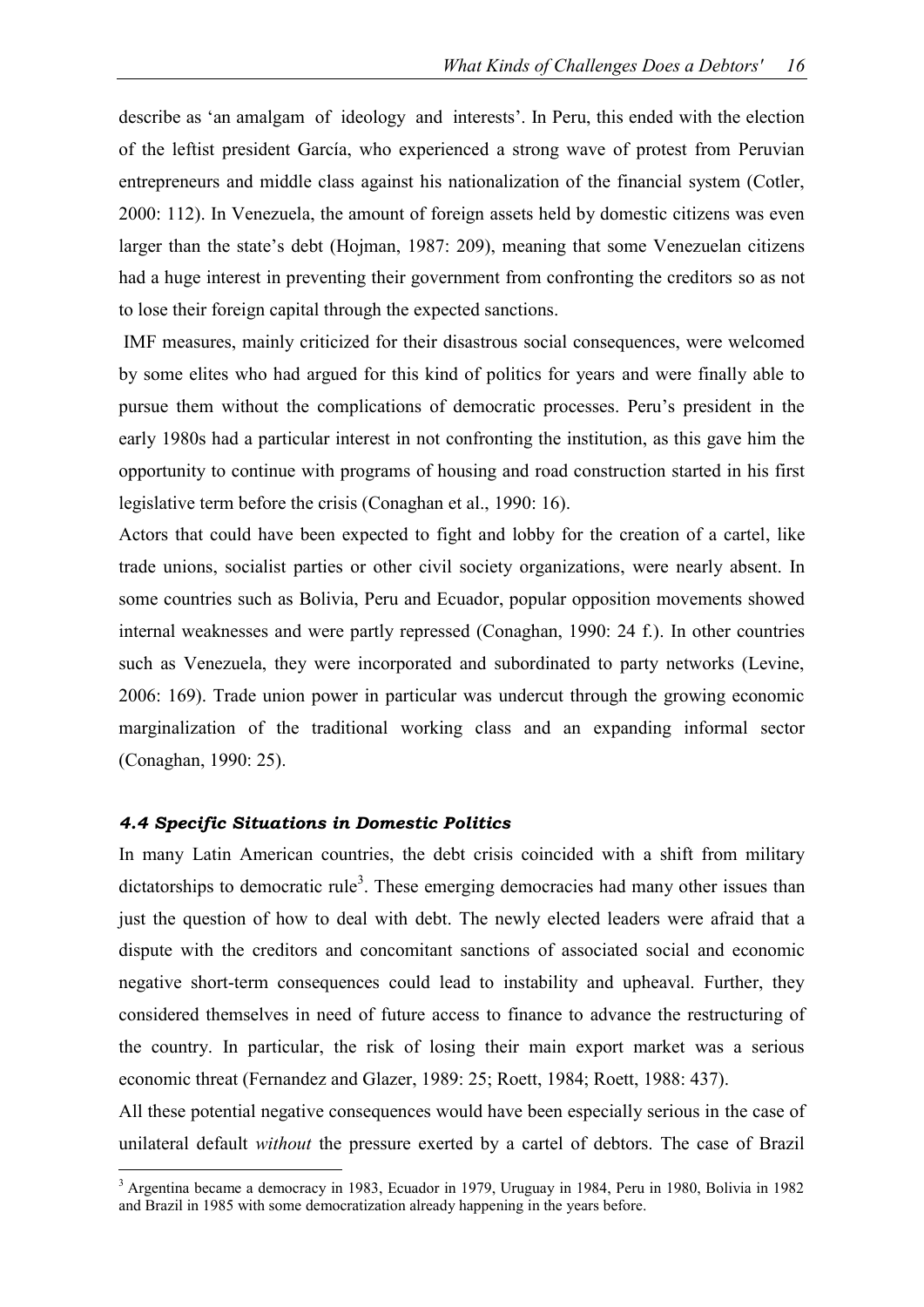declaring a partial moratorium in 1987 served as a deterrent in this regard. Creditor reaction caused Brazil to lose access to trade financing and related support, which exacerbated the economic crisis and in turn provoked a political crisis (O'Donnell, 1987: 1158, Roett, 1988: 437).

Broadening the view to global power relations and taking into consideration the background of the Cold War, some further hypotheses about debtor fears can be drawn: the risk of losing alignment with the US and Western forces and its security promises might have seemed a dangerous threat to militarily weak countries. Hence, although research concentrates on the US geopolitical interest in the crisis (see for example in Schoultz, 1998), debtor nations might have made geopolitical consideration equally<sup>4</sup>. Unfortunately, not much research has focused on this issue so far.

#### <span id="page-18-0"></span>*4.5 Characteristics of the Creditors*

 $\overline{a}$ 

While debtor coordination was not very successful, the 1980s crisis turned out to be unique in terms of highly effective and unprecedented coordination of creditors (Devlin and French-Davis, 1995: 129).

Banks formed advisory committees to manage the crisis and the common behavior towards the debtors was agreeing on syndicate lending and sanctions to be implemented if a debtor country broke "the rules" (Roett, 1988: 440). Unlike the debtors, the creditors could easily make fast and "efficient" decisions as they did not have to pass democratic processes or justify decisions, which strengthened their negotiation power. Cooperation through syndicate lending prohibited all possible competition that could have played them against each other (Macmillan, 1995: 64; Palma, 1984: 93).

Another issue that strengthened the creditor position was their tight connection to governments in the creditor countries and the international financial institutions. The creditors in general and the advisory committees in particular were supported by the IMF, the World Bank and industrialized governments, especially by the United States (Devlin and French-Davis, 1995: 118).

Besides fostering the interests of "their banks", the framing of the crisis and the particular political composition of Western governments were reasons for their strong support of creditors.

<sup>&</sup>lt;sup>4</sup> In general, the geopolitical interests of the different countries might have varied a lot due to country-specific factors. Argentina's relationship towards Britain and the US was, for example, particularly tense at the time due to the Falkland War in 1982. In Chile, Pinochet's pro-American regime was only in place thanks to the US military. A detailed assessment of the geopolitical interests of the various countries and potential impacts on the countries' negotiation strategies, however, goes beyond the scope of this work.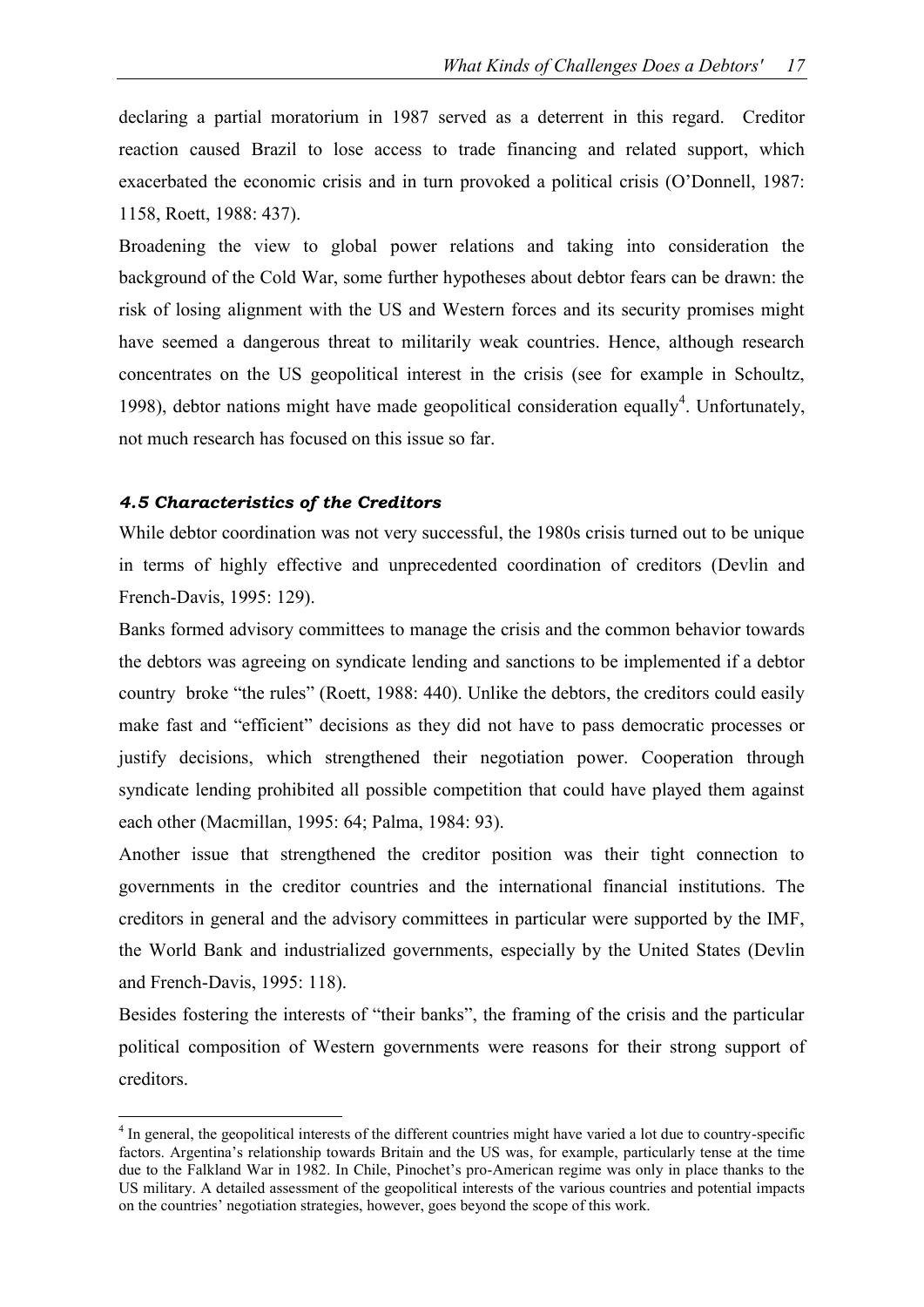As already mentioned, in 1982, industrialized countries framed the crisis in terms of shortterm liquidity rather than insolvency. Debt, therefore, was seen as merely a business matter that had to be worked out between debtor countries and creditor banks, and not an issue to be negotiated between governments (Roett, 1988: 432). The industrial countries stood united with a conservative, market-oriented approach, led and dominated by the US Reagan administration. Reagan's position was supported by the European countries, firstly because they considered Latin America to be in the "US sphere of influence". Secondly, the leaders of two of the most powerful European countries at the time, Chancellor Kohl in Germany and Prime Minister Thatcher in the UK, shared the market-oriented approach and supported Reagan's crisis policies. The three of them were in office for almost the entirety of the 1980s. The leading position of the US was comfortable for European leaders to the extent that they were by no means willing to open their markets to Latin American products, which could have been a reasonable approach to alleviate the crisis. The US financial minister was thereby in a position to determine the Western political response to the crisis (with his Wall Street background) and was unable to see the political implications of the crisis, so emphasized that a solution had to be found through market forces. He was supported by the Federal Reserve chairman who frequently stated that the aim was to prevent dangerous debtors from contaminating others (ibid. : 432 ff.).

The strong connection between the governments of industrialized countries stood in huge contrast to their weak ties and lack of willingness to cooperate with debtor governments. Western countries were still used to dealing with military rulers in the region and considered stability in the "Third World" to be more important than democratic transition, especially taking into consideration their strategic nature in a bipolar world order. Further, the newly elected leaders were seen as inexperienced and therefore easy to marginalize (ibid. : 434 f.).

The creditor countries, with their general political and economic dominance, had voting power to control the IMF, which was therefore acting as another representative of the creditors (Macmillan 1995: 78). Hence, the "international lender of last resort" did not minimize social costs and consider public welfare as a national institution would have done in this situation. In contrast, the IMF tried to prevent losses to the international and domestic financial system by all means. It thereby further strengthened the bargaining position of the creditors, making a debtors' cartel even harder to achieve (ECLAC 1990; Devlin and French-Davis 1995: 132 f.).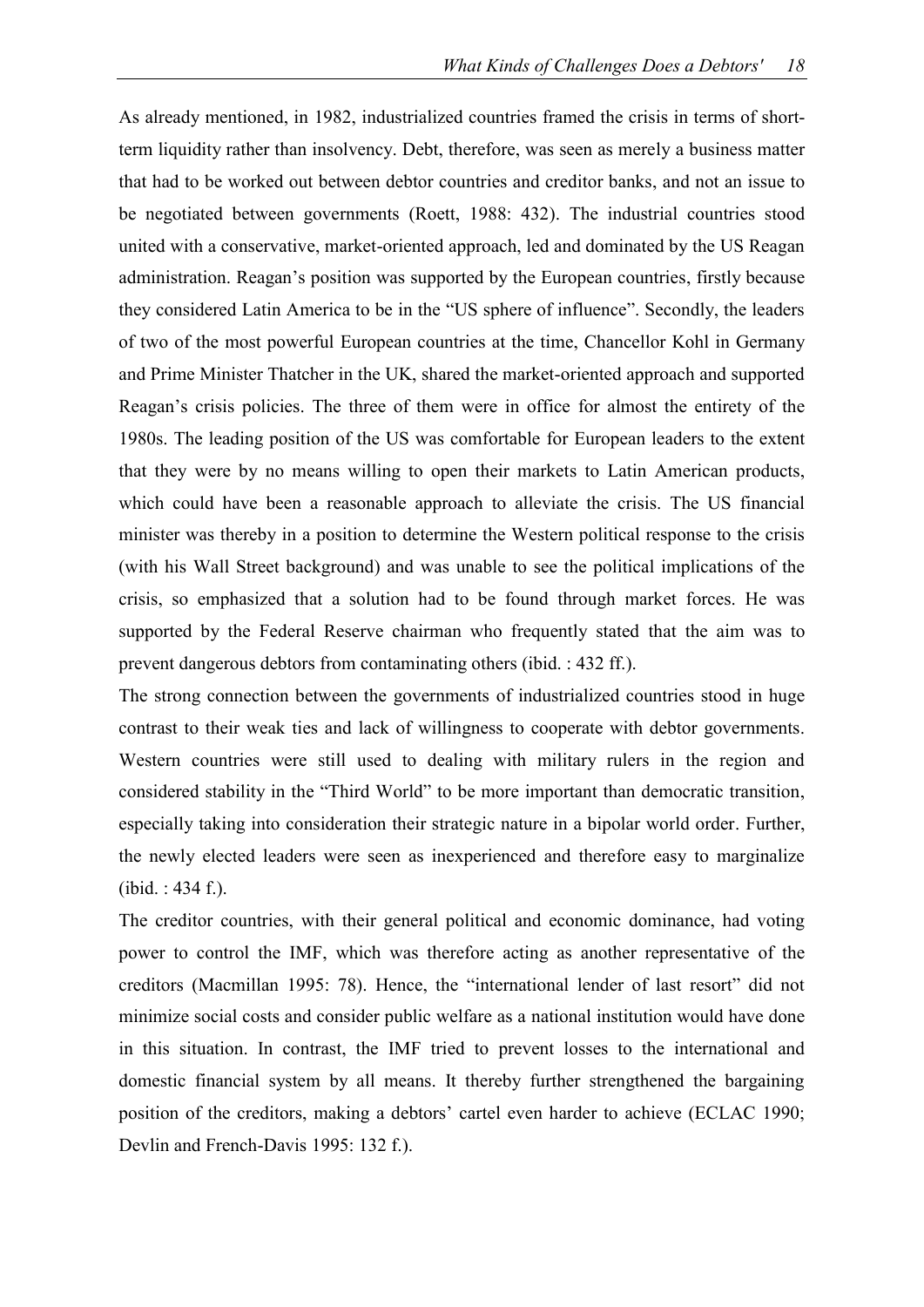As already mentioned, the creditor side framed the crisis as a matter of short-term liquidity problems (Roett, 1988: 432). Besides classifying the negotiations as a business matter between the banks and the debtors, the act of paying back was construed as a moral commitment to be fulfilled at any cost. Objectively, this is not the only possible interpretation of the situation. The act of forcing repayment in a desperate situation could equally be interpreted as morally reprehensible, which can be traced back to long embedded cultural traditions rooted in religion and philosophy<sup>5</sup>. Other debt negotiations such as the struggle for debt relief of highly indebted "Least Developed Countries" in the 1990s, during which civil society actors managed to reframe the debt and achieve debt relief (Friesen, 2012), provide stark contrast. During the Latin American debt crisis, the power of telling the story remained with the creditors. This was also the result of a weak interest from Western civil society in the debt crisis, accompanied by a lack of support for the debtor countries from the political left in industrial countries, as well as their environmental and social civil society actors.

### <span id="page-20-0"></span>*4.6 Relationship between the Debtors and the Creditors: Collective Action Problem*

Looking separately at each actor only provides us with part of the picture. Keohane (1984: 69) speaks of the 'fallacy of composition which in world politics would lead us to belief that the sources of discord must lie in the nature of the actor rather than in their patterns of interaction' (Keohane 1984: 69). Following Waltz, causality has to be searched for in the nature of systems rather than in the nature of states (Waltz 1959: 76).

To analyze the interaction and the strategic behavior between debtors and creditors, several scholars have drawn on coalition theory and game-theoretic approaches (Fernandez and Glazer, 1989; O'Donnell, 1985). In game theory, firstly the interest of the "players" is described, and in a second step their options to act on pursuing their goals are outlined. In a third step, the "best answer" for each player is derived, taking into account the strategic behavior of the other player.

The general idea of analyzing negotiations about debt in this framework is that the debtor, in the interest of paying as little as possible, and the creditor, in the interest of getting as much money back as possible, impose "threats" during the negotiations to make the other player behave in the most desirable way (O'Donnell, 1985: 28).

 $\overline{a}$ 

<sup>&</sup>lt;sup>5</sup> The three Abrahamic religions promote a rather negative image of creditors, especially in terms of impatience, and prohibit the charging of interest in general (e.g. Bible, Ezekil 18, 5-17 and Luke 7, 41-43; Koran, Sura 3, 130). Philosophers such as Aristotle pronounced against charging interest, claiming that 'there is nothing more contrary to nature than this kind of earning' (Aristotle 1259a).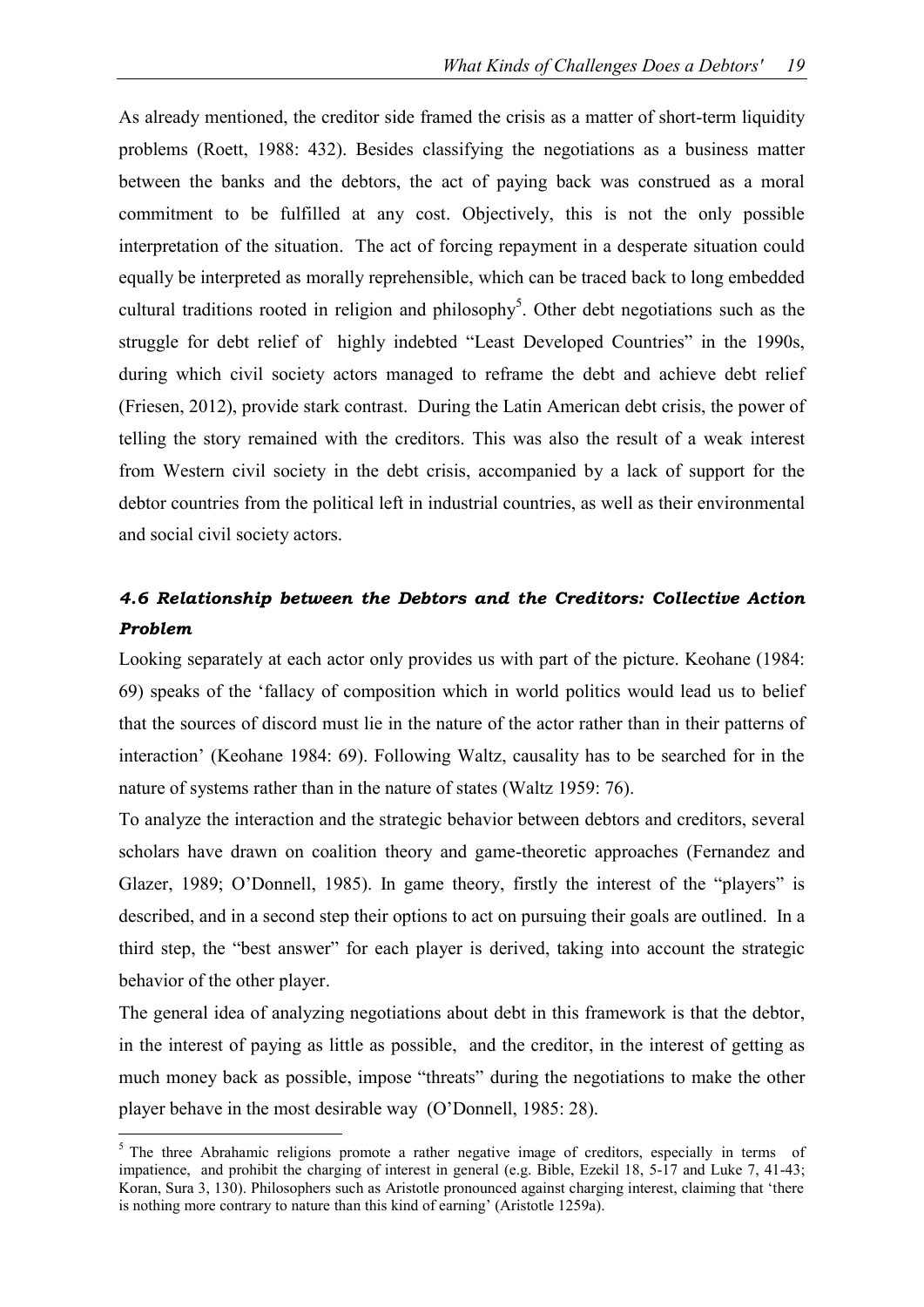The debtors in the Latin American debt crisis (as in most debt crises) could "threaten" not to pay the credit back. Actually, this could have been a powerful instrument as it would have imposed huge losses on the creditors, especially on the powerful US-American banks which had lent more than their actual capital to Latin American countries without diversifying their assets (Palma, 1984: 94). With the lack of a global enforcement of contracts, no one could have stopped the debtors from doing this. The creditors, on the other hand, could threaten to impose sanctions on the debtors in case of default, like excluding the debtor from the international community, cutting off import credit, banning exports or confiscating debtor citizen property in other countries<sup>6</sup>. Imposing sanctions would have been costly for the creditors too, however. Loss of the money lent would have meant bearing the costs of non-cooperation, as the creditors (for example, the banks) would have lost their possibility to work in the debtor country and would have faced the risk of confiscation of their own property in the country. Therefore the creditors wanted to eliminate the possibility of non-payment and the associated sanctions beforehand and hence used dissuasive power on the debtors.

The "threats" of both actors differed regarding their credibility. Though the creditors would have liked to avoid imposing sanctions, in the case of unilateral non-payment sanctioning would have made sense to them as it was the only way to avoid other countries following the non-paying debtor. Hence, the implementation of sanctions in the case of unilateral nonpayment was a credible threat. The debtors' threat of unilateral non-payment, on the other hand, was highly incredible as the country in debt would have been confronted with all the economic and political problems that were likely to arise in the case of default, as well as the implementation of sanctions. In this situation of power imbalance in favor of the creditors, the debtors' cartel steps in. If the debtors had succeeded in proclaiming default together, the creditors would not have gotten back their money, and applying costly sanctions would have been useless for them as no one would have been left to deter. This would have resulted in a best case scenario for the debtors and a worst case scenario for the creditors.

Creditors knew that, in general, a coalition was possible. Therefore they tried to prevent debtors from uniting by all means. They did so by making concessions to single debtor countries by accepting postponement of loans (that most probably could not have been paid

 $\overline{a}$ 

<sup>&</sup>lt;sup>6</sup> It should be noted that all these sanctions are only possible due to the fact that governments in industrialized countries and international institutions supported the creditors. Here, it becomes obvious that the frame imposed on the crisis was inconsistent to some extent. The conflict was framed as held under private law, but in the negotiations about the repayment the Western states stepped in to support one of the "private" actors, supporting the banks with sanctioning policy.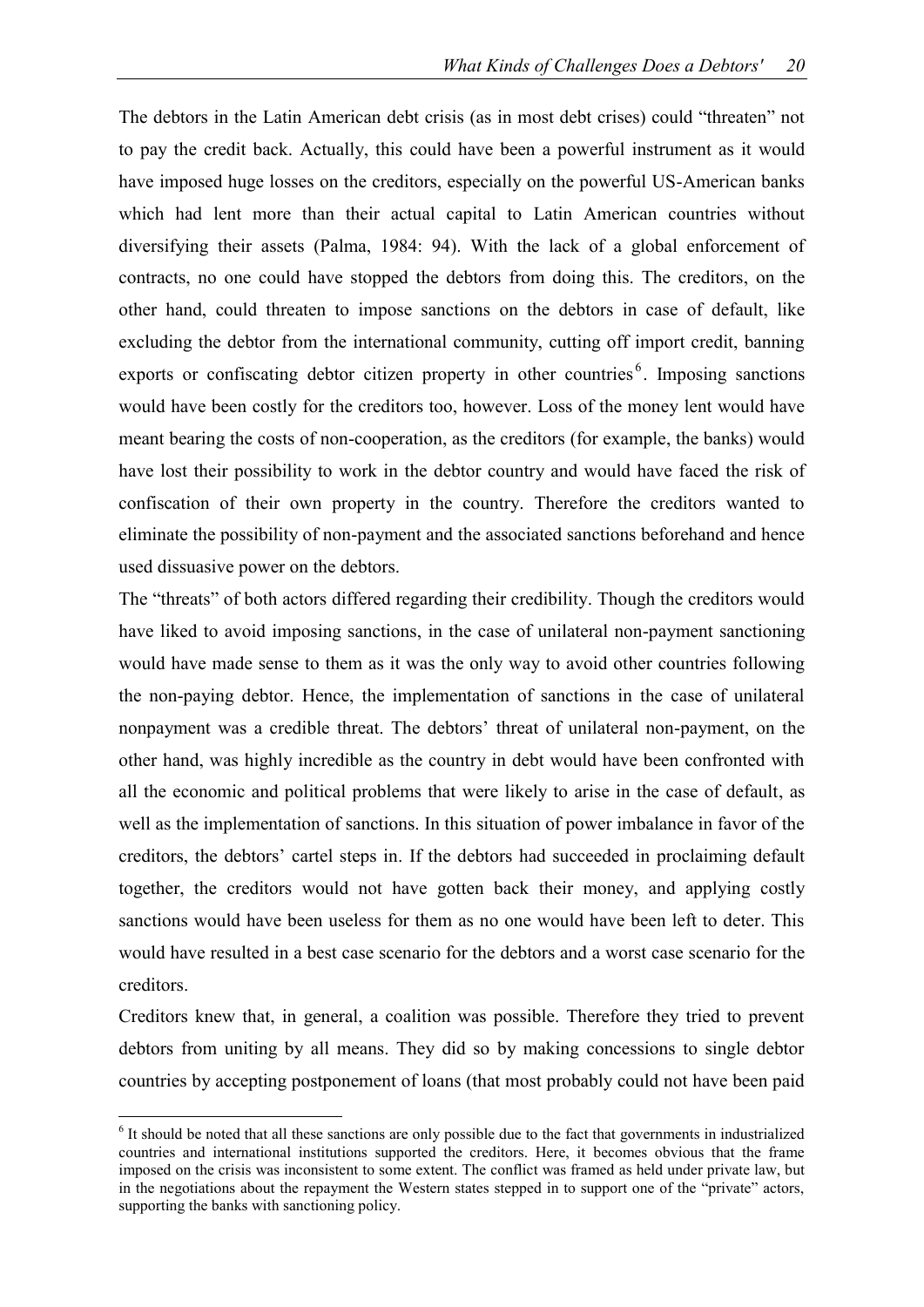back anyway) or improving repayment conditions. These strategic "side payments", rather than real concessions "achieved from negotiation", were often described as creditor reactions to tricky moments in negotiations (Devlin and French-Davis, 1995: 129; Tussie, 1988: 69-70) and were meant to prevent the debtors from gaining the joint negotiation power that the creditors had already achieved. Each debtor country had to decide if it wanted to accept the offered concessions and take the short-term benefits, or reject concessions and foster the alliance of the debtors. As mentioned above, a successful cartel would bring the country huge medium term benefits. However, pursuing the cartel puts a single country in danger of breakdown. With a break in the alliance, the debtor would again find itself in unilateral default with tremendous short and long term consequences. Depending on the size of the side payments, both the benefit from accepting and the probability of alliance breakdown changed. Knowing that the creditors were willing to offer ever higher payments to countries most useful for the union, each debtor was aware that breakdown was quite probable. Each payment rejected would have been offered to another (potential) member, who then could potentially quit the union and leave the member alone in the worst situation. Even if the alliance had formed, the creditors would still have been able (and were willing) to give incentives to specific countries to leave it. Hence, for each debtor, even though the overall best situation could only be achieved through an alliance, it made sense to take the concessions if they were high enough. The threat of forming a union therefore served well to obtain concessions. However, it was not able to change the power structure as the creditors were able to keep the debtors in the 'logic of the debt trap' (O'Donnell, 1985: 27 ff., see also Fernandez and Glazer, 1989). Durán concludes that 'regional cooperation ends when bilateral negotiation begins' (Durán, 1986: 88).

Similar collective action problems are found frequently in issues of international cooperation. Hence, much research has been done in the field and found some ways to escape the logic, even when incentives indicate otherwise: collective action is found to be possible if extremely reliable communication between the (potential) members of an alliance can take place (O'Donnell, 1985: 30). This, in turn, is mostly only feasible if the group is small (Olson, 1965: 53) and multiple confidence has been already created through positive experience with former joint action (Keohane, 1984: 79). Further, actors should have the opportunity to commit themselves credibly to their word, which is mainly possible if the potential members have strong political and economic ties giving them means to sanction members who defect (Keohane, 1984: 79; Ostrom, 1990: 94 ff.). Related to this, in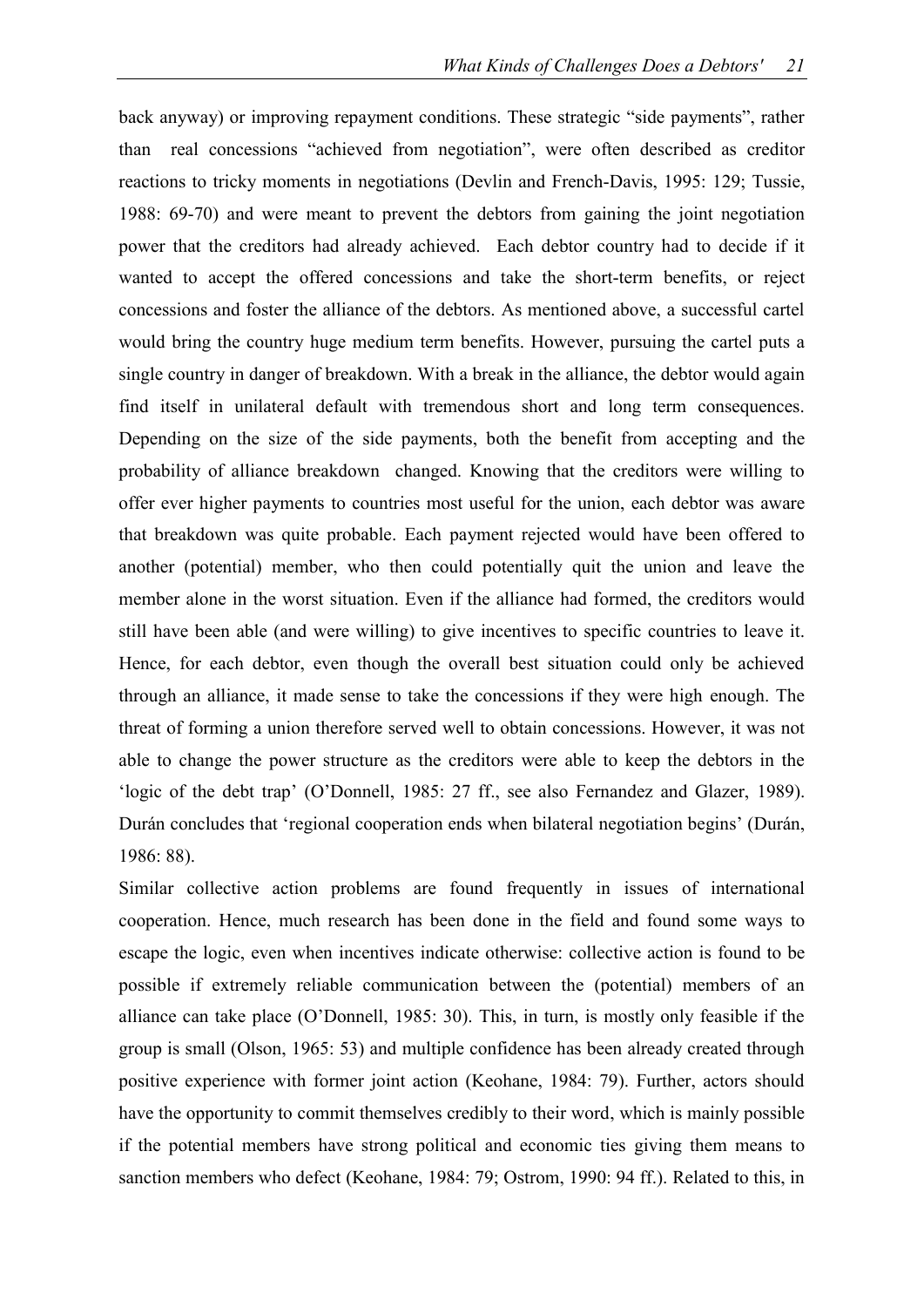a "dense policy space", collective action is more likely to arise (Keohane, 1984: 79). To create cooperation independent from current events and to avoid the centrifugal forces that the alliance is exposed to, in the best case the cooperating parties should give up some power to an institution (Ostrom, 1990: 101 ff.) which would then speak for the group.

Regarding the Latin American debtors, most of these patterns were not present. Although the group was relatively small, there was no common recent history in which they would have been able to create confidence and develop a joint communication structure. As mentioned above, most of the countries had just changed their political system. They had not evolved strong structures to negotiate and cooperate with their neighbors, nor had they experienced common projects. The leaders of the various countries often did not even know each other. Despite the fact that some of the countries were economically bound together through the Latin American Free Trade Association and the Central American Common Market created in the 1960s, economic ties were still weak and there was no proper possibility to sanction defect behavior. With all the existing internal struggles, there was also no way that governments would have been able to install and agree on a common institution to represent them during the years of the crisis. In addition, negotiating the cartel without the intervention of creditors would have required confidential agreements, which were nearly impossible due to democratic structures and Western secret services (O'Donnell, 1985: 31).

All in all, the analysis reveals that in general it is always difficult to form a debtors' cartel as well as to maintain it. This is especially true if the creditors are well coordinated and supported by political actors. In the specific case of the Latin American debt crisis, the potential for an alliance was even lower. Due to different interests and the political instability of recently emerged democracies, debtors were in a particularly weak position.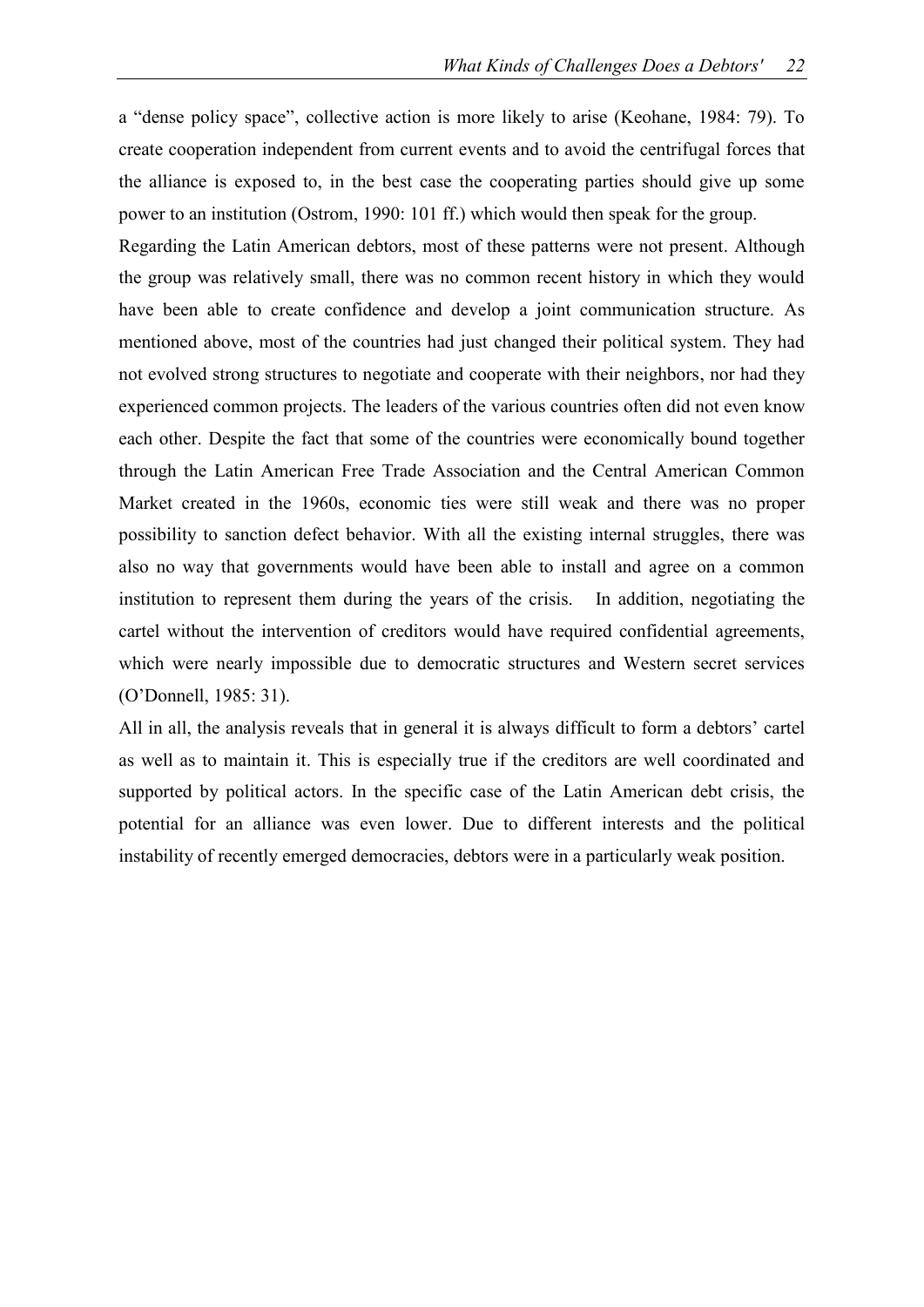#### <span id="page-24-0"></span>**5. Conclusions**

This paper has explored the challenges that debtor countries face when trying to coordinate in debt negotiations to strengthen their position vis-à-vis the creditors (i.e. to form a debtor's cartel or club). With that purpose in mind, we have studied the Latin American debt crisis of the 1980s. The *lost decade* of the region is remembered for the devastating economic and social impact of the crisis and the neoliberal measures undertaken, which has set a standard for today's approach of multilateral organizations when dealing deal with similar situations. The nature of the Latin American debt crisis can be seen as differing from previous crises because for the first time the international community considered it a political issue requiring the attention of multilateral organizations. Thanks to the support of the international community and in particular of the United States alongside the mechanism of syndicated loans, creditors were able to act in unison to push the debtors to accept uneven adjustments.

Leading up to the crisis, commercial banks played a main role as intermediaries between oil-exporting countries with surpluses and Latin American countries receiving significant flows of money. However, benefitting from the immense credit volume, banks were neither concerned with the borrowing capacities of governments and private debtors nor did they try to promote responsible lending. The countries in debt struggled with the debt and interest burden and, following the pressure of creditors and international organizations, imposed contractionary macroeconomic policies to fulfil repayment obligations. Largescale adjustments were made on the assumption that the crisis was mainly a problem of liquidity. Austerity measures dominated the scene from the beginning of the crisis to 1985, when debtors started to acknowledge and focus on the political and collective nature of the situation alongside the fact that both debtors *and* creditors were responsible for the crisis. In this spirit, the Cartagena Consensus was reached in 1984. However, the agreement was only successful to the extent that Latin American countries established a permanent forum on debt issues; their political pronouncements and proposals did not lead to collective action. By 1989, the crisis turned to be seen as a solvency problem. Alongside the creditors' concerns for joint action of the debtors this led to the adoption of the Brady Plan. The Brady Plan corrected the asymmetry of the adjustments to some extent and helped to create a market for Latin American bonds.

A thorough analysis of the Latin American debt crisis and its negotiation processes reveals several insights: To the countries in debt, a debtors' club is a crucial instrument to improve their bargaining position and retain autonomy in debt negotiations. However, our analysis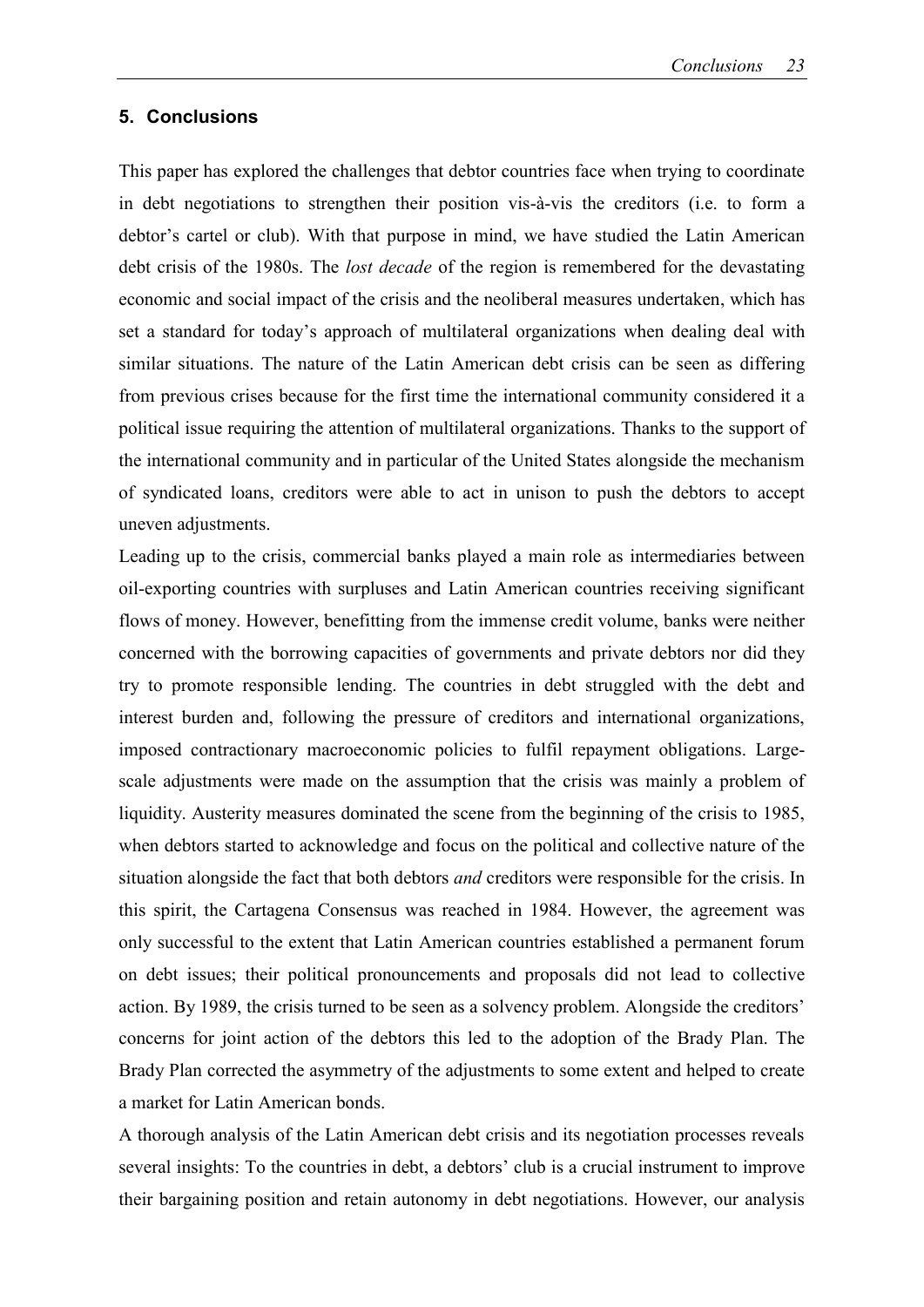shows that, in spite of being in the interest of most debtor countries, the forming and maintenance of a debtors' cartel comes along with serious challenges. Firstly, despite the fact that they are all highly indebted, countries in crisis often differ regarding their political and economic situation and their ties to the creditors. Secondly, internal struggles and problems alongside the existence of strong particular interests can prevent a country from fostering its "real" interest of supporting the cartel. Thirdly, given the power of the creditors, the serious threat of sanctions and the offering of concessions, debtor nations face a collective action problem. Although all of them would benefit from the alliance, each individual member has incentive to defect, leave the union and accept the concessions.

In the case of the Latin American crisis, these obstacles were particularly challenging as debtors found themselves in an unstable political situation and were confronted by a strong alliance of creditors enjoying the support of "their" governments as well as of the international financial institutions controlled by the former.

There are two more lessons to be drawn from the Latin American case. Firstly, the 'logic of the debt trap' (O'Donnell, 1985: 27 ff.) can only be maintained if private creditors as banks are backed by "their" governments. Without political support, banks could not impose or threaten sanctions like export bans, the confiscation of property or exclusion from the international community. This would take away the debtor's fear of the consequences of defaulting, and hence could make cooperation possible. Secondly, the framing of the crisis matters. Finance in general and debt in particular, are no material reality. Both the financial system and debt obligations appear as a material reality only as long as existing structures of the former are defended and repayment of the latter is enforced by the repressive force of the state. Debt has to be repaid only as long as all actors perceive it to be so and as long as some actors are willing to enforce repayment. Political action can change, but this will only be possible with a change in the framing about who blame for the crisis, to whom a democratic government should listen and to what extent governments in creditor countries need to care for "their" banks as opposed to interest of human beings. Particularly, a change in the political action of countries in which credit institutes are located could give those in debt the ability to unite and stand up for their interests.

It remains to be seen if highly indebted countries these days will follow the rules imposed by credit institutes and "their" governments, or if they will be able to tell a convincing alternative story about debt and relief.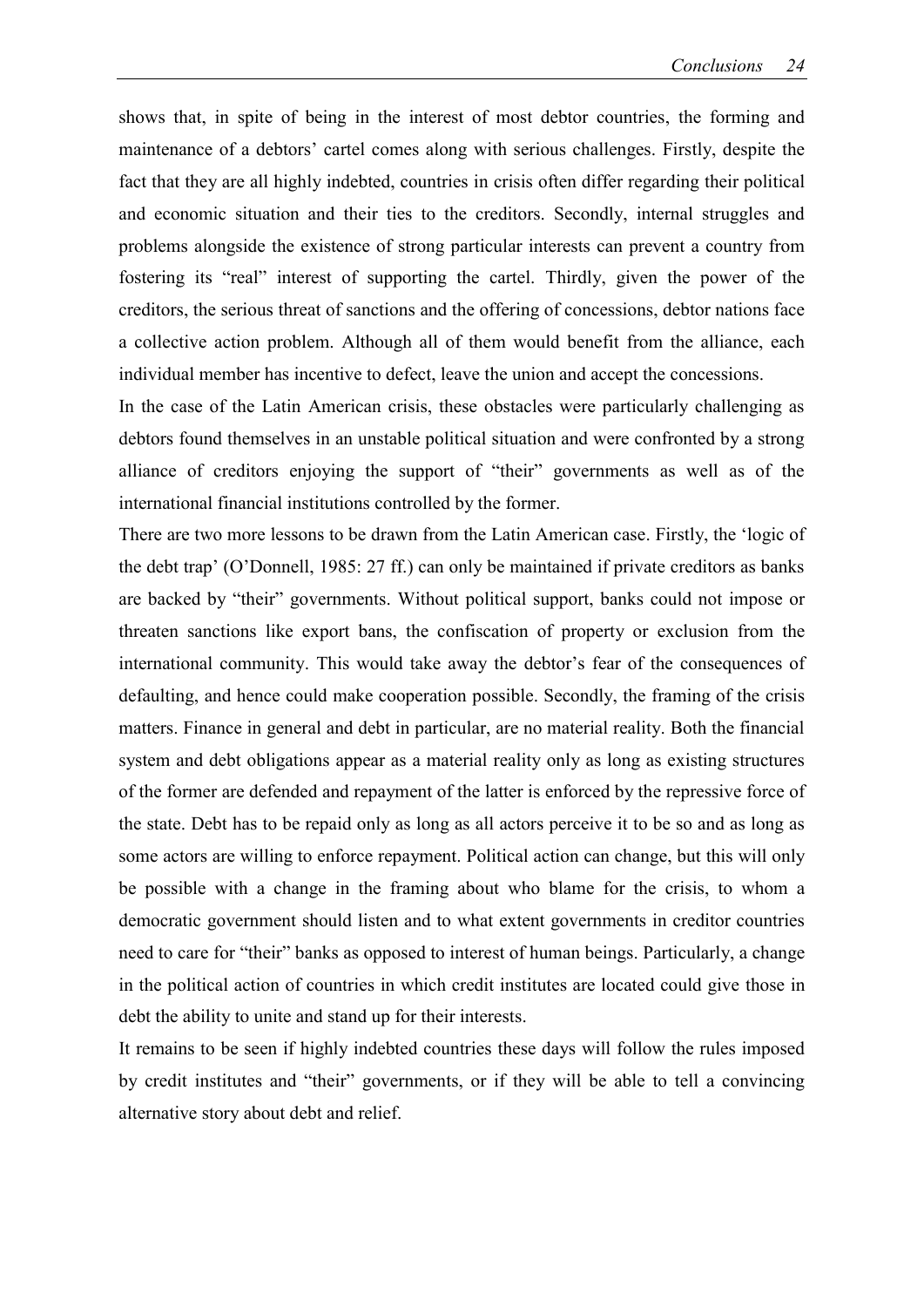### <span id="page-26-0"></span>**Bibliography**

- Carrasco, E. R. (1999) *The E-Book on International Finance and Development.* Transnational Law and Contemporary Problems, 9.
- Conaghan, C. M., Malloy, J. M., & Abugattas, L. A. (1990) *Business and the "Boys": The Politics of Neoliberalism in the Central Andes.* Latin American research review, 25.
- Cotler, J. (2000) *Perus Gesellschaft nach dem politischen Zusammenbruch*. In P. Hengstenberg, K. Kohut, & G. Maihold (Eds.), Zivilgesellschaft in Lateinamerika: Interessenvertetung und Regierbarkeit. Frankfurt: Vervuert.
- Devlin, R., & French-Davis, R. (1995) *The Great Latin American Debt Crisis: A Decade of Asymmetric Adjustment.* Revista de Economia Politica, 15, 117–142.
- Durán, E. (1986) *Latin America´s External Debt: The Limits of Regional Cooperation.* The World Today, 42, 84–88.
- ECLAC (1990) *Latin America and the Caribbean: Options to Reduce the Debt Burden.* Libros de la CEPAL. Santiago de Chile.
- Federal Deposit Insurance Corporation (1997) *An Examination of the Banking Crises of the 1980s and Early 1990s.* History of the Eighties - Lessons for the Future, 1. Washington DC: Federal Deposit Insurance Corporation.
- Fernandez, R., & Glazer, J. (1989) *Why haven´t Debtor Countries Formed a Cartel?* NBER Working Papers, 2980.
- Friesen, E. (2012) *Challenging Global Finance: Civil Society and Transnational Networks.* London: Palgrave Macmillan.
- Helleiner, E. (1994) *States and the Reemergence of Global Finance: from Bretton Woods to the 1990s.* Ithaka: Cornell University Press.
- Hojman, D. E. (1987) *Why the Latin American Countries Will Never Form a Debtors' Cartel.* Kyklos, 40, 198–218.
- Instituto Iberaméricano y el Mundo (2000) *La Participación Argentina en los Organismos Multilaterales:* El Grupo Cartagena, [http://www.argentina-rree.com/14/14-091.htm,](http://www.argentina-rree.com/14/14-091.htm) (last access 20th of July, 2015)
- Kaufmann, R.R. (1985) *Democratic and authoritarian responses to the debt issue: Argentina, Brazil, Mexico,* International Organization, 39, 473–503.
- Keohane, R. (1984) *Beyond Hegemony: Cooperation and Discord in the World Political Economy.* Princeton: Princeton University Press.